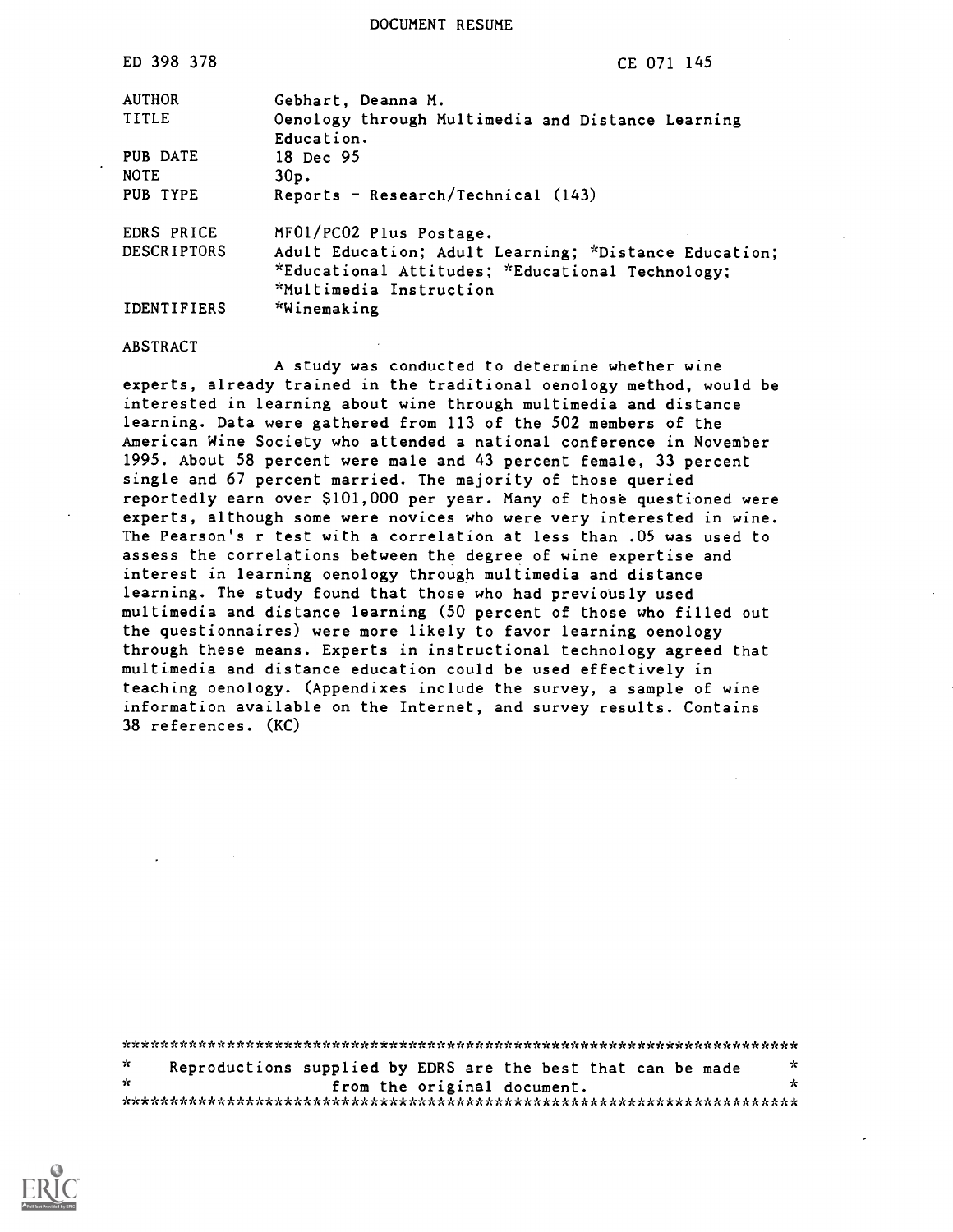$C 071145$ 

# Oenology Through Multimedia and Distance Learning Education

Submitted by: Deanna M. Gebhart

U S 'DEPARTIMENT OF EDUCATION ...<br>Oftice of Educations Research and improvement EDUCATIONAL RESOURCES INFORMATION CENTER (ERIC)<br>ent has been raproduced as received from the person or org<br>onginating it

D. Minor changes have been made to wpm). MproOLU200 Qualay.

Points of view or opinions stated in this<br>document do not necessarily represent official OERI position or pokey

PERMISSION TO REPRODUCE AND DISSEMINATE THIS MATERIAL HAS BEEN GRANTED BY

TO THE EDUCATIONAL RESOURCES INFORMATION CENTER (ERIC)

## BEST COPY AVAILABLE TLx625-W1

Dr. Plumer 12/18/1995

F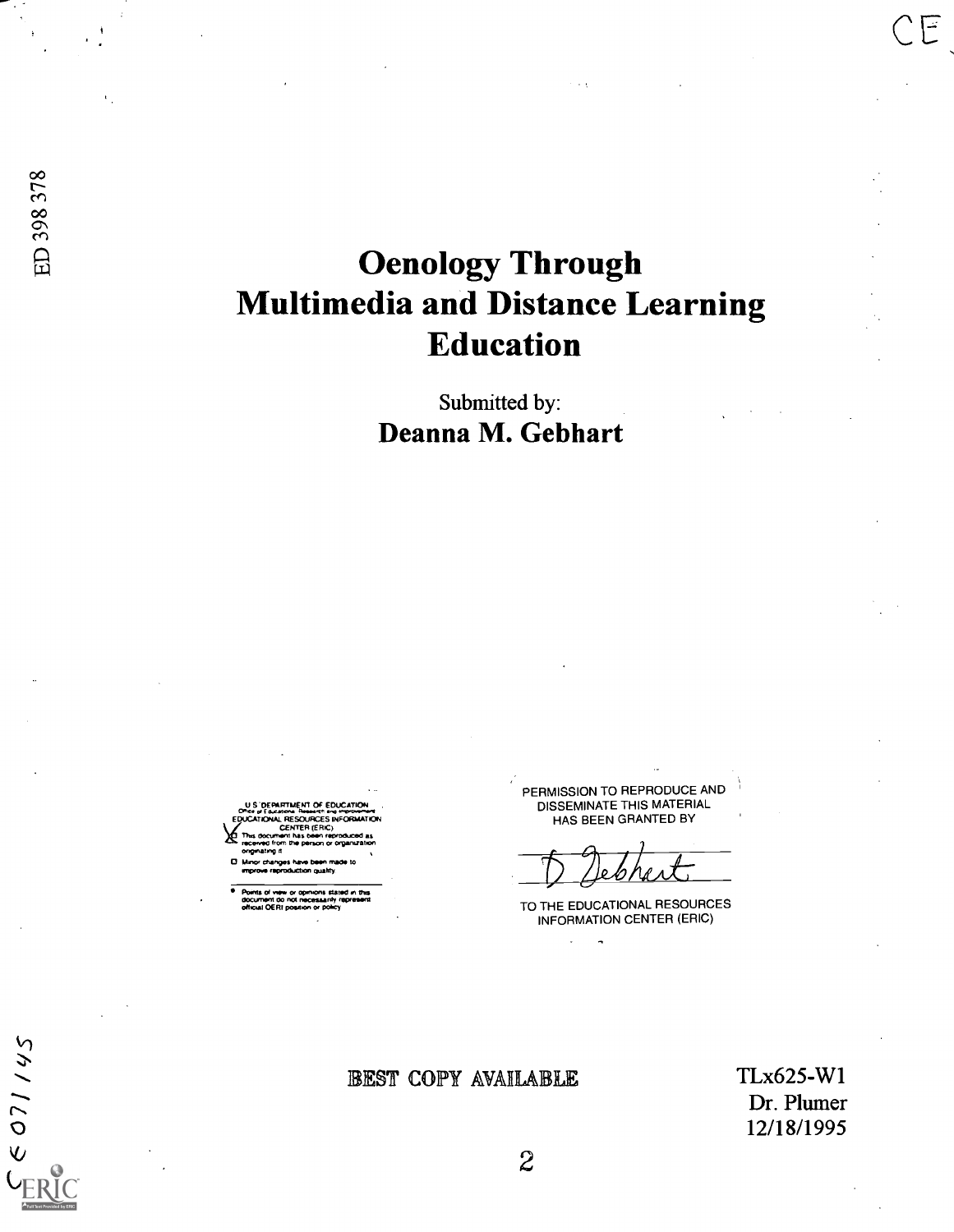## Table of Contents

| Introduction.     |                      |               |                                                                                                                                                           | and the state of the state                     | $\Delta \sim 10^{11}$ m $^{-1}$                                  |                                                 |                                                                 |                                                                 |  | - 1            |
|-------------------|----------------------|---------------|-----------------------------------------------------------------------------------------------------------------------------------------------------------|------------------------------------------------|------------------------------------------------------------------|-------------------------------------------------|-----------------------------------------------------------------|-----------------------------------------------------------------|--|----------------|
|                   |                      |               |                                                                                                                                                           |                                                |                                                                  | $\ddot{\phantom{0}}$                            | $\bullet$                                                       | $\ddot{\phantom{a}}$                                            |  | $\cdot$ 2      |
|                   |                      |               | Review of the Literature Fig.                                                                                                                             |                                                |                                                                  |                                                 |                                                                 |                                                                 |  | $\overline{2}$ |
| <b>Hypothesis</b> |                      |               | $\mathcal{L}^{\mathcal{A}}$ , and $\mathcal{L}^{\mathcal{A}}$ , and $\mathcal{L}^{\mathcal{A}}$ , and $\mathcal{L}^{\mathcal{A}}$                         |                                                | and the state of the state                                       | $\bullet$                                       |                                                                 |                                                                 |  | -5             |
|                   |                      |               | Definitions of Key Terms .                                                                                                                                |                                                | $\sim 100$ km s $^{-1}$                                          | $\ddot{\phantom{a}}$                            |                                                                 | $\ddot{\phantom{0}}$                                            |  | -5             |
| The Method        | $\sim$               |               |                                                                                                                                                           |                                                | the contract of the contract of the                              |                                                 | <b>Contractor</b>                                               | $\bullet$ .<br><br><br><br><br><br><br><br><br><br><br><br><br> |  | 6              |
|                   | The Subjects.        |               | $\mathcal{L}^{\text{max}}$ and $\mathcal{L}^{\text{max}}$                                                                                                 |                                                |                                                                  | the contract of the contract of the contract of | <b>All Contracts</b>                                            | $\bullet$                                                       |  | 6              |
|                   |                      |               | Table M.1: Demographic Information Table M.1:                                                                                                             |                                                |                                                                  |                                                 |                                                                 | $\Delta \sim 10^{-11}$                                          |  | 6              |
|                   |                      |               | Table M.2 : Home Location .                                                                                                                               |                                                |                                                                  |                                                 |                                                                 |                                                                 |  | -7             |
|                   |                      |               | Table M.3 : Socioeconomic Status .                                                                                                                        |                                                |                                                                  |                                                 |                                                                 |                                                                 |  | $\overline{7}$ |
|                   |                      |               | Table M.4 : Wine Expert Level                                                                                                                             |                                                |                                                                  | <b>Contract Contract</b>                        | $\ddot{\phantom{a}}$                                            |                                                                 |  | -8             |
|                   | The Setting          | $\sim 10$     |                                                                                                                                                           |                                                | $\sim 100$                                                       | $\blacksquare$                                  | $\blacksquare$                                                  |                                                                 |  | 8              |
|                   | The Design           | $\sim 10$     |                                                                                                                                                           | $\mathbf{A}$ and $\mathbf{A}$ and $\mathbf{A}$ | $\mathbf{L}^{(1)}$ and $\mathbf{L}^{(2)}$ and $\mathbf{L}^{(3)}$ | $\ddot{\phantom{0}}$                            | $\bullet$                                                       |                                                                 |  | -9             |
|                   | The Procedures       |               |                                                                                                                                                           |                                                | $\sim$                                                           | $\bullet$                                       |                                                                 |                                                                 |  | 9              |
|                   | The Record           | $\sim$ $\sim$ |                                                                                                                                                           |                                                | $\sim$                                                           |                                                 |                                                                 |                                                                 |  | 9              |
| The Results       |                      |               |                                                                                                                                                           |                                                |                                                                  |                                                 |                                                                 |                                                                 |  | .10            |
|                   | $\ddot{\phantom{a}}$ |               | Table R.1: Pearson's Product Moment Correlation                                                                                                           | $\bullet$                                      |                                                                  |                                                 | the contract of the contract of the contract of the contract of |                                                                 |  |                |
|                   |                      |               | <b>Expert Level and Multimedia Interest</b>                                                                                                               |                                                |                                                                  |                                                 |                                                                 | and the company of the                                          |  | .10            |
|                   |                      |               | Table R.2 : Pearson's Product Moment Correlation                                                                                                          |                                                |                                                                  |                                                 |                                                                 |                                                                 |  |                |
|                   |                      |               | Expert Level and Distance Learning Interest.                                                                                                              |                                                |                                                                  |                                                 |                                                                 |                                                                 |  | .10            |
|                   |                      |               | Attitidinal Survey Article and Survey Article and Survey                                                                                                  |                                                |                                                                  |                                                 |                                                                 |                                                                 |  | .10            |
|                   |                      |               | Table R.3 : Pearson's Product Moment Correlation<br>Previous Multimedia Use and Multimedia Interest .<br>Table R.4 : Pearson's Product Moment Correlation |                                                |                                                                  |                                                 |                                                                 |                                                                 |  | $\cdot$ 11     |
|                   |                      |               | Previous Distance Learning Use/Distance Learning Interest . 11                                                                                            |                                                |                                                                  |                                                 |                                                                 |                                                                 |  |                |
| The Discussion    |                      |               |                                                                                                                                                           | <b>All Contract Contracts</b>                  |                                                                  |                                                 |                                                                 |                                                                 |  | .12            |
| References        |                      |               |                                                                                                                                                           |                                                | the contract of the contract of the                              |                                                 |                                                                 |                                                                 |  | .14            |
| Appendix          |                      |               | the contract of the contract of the contract of the contract of the contract of                                                                           |                                                |                                                                  |                                                 |                                                                 |                                                                 |  | $\cdot$ 17     |



3

i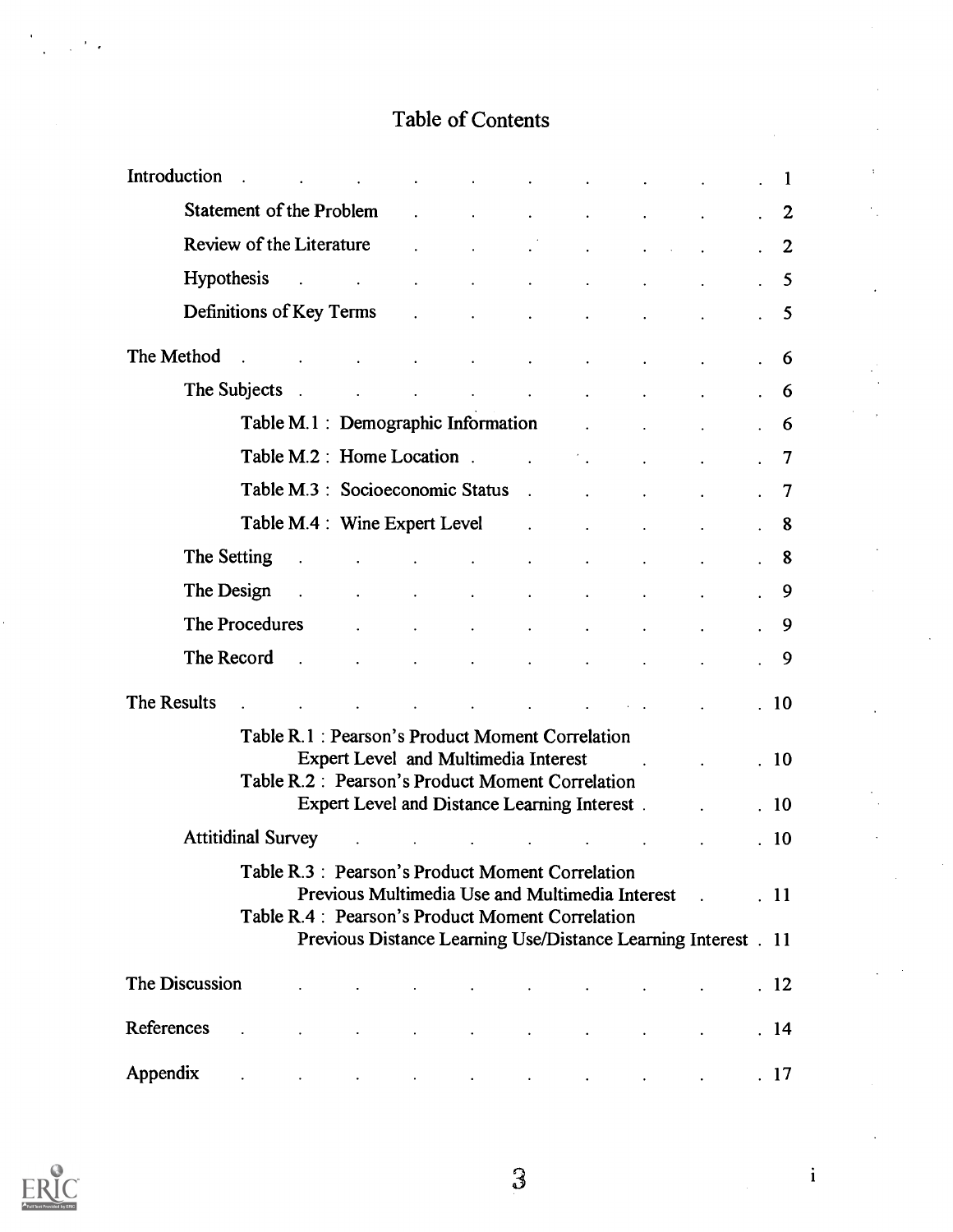## INTRODUCTION

The study of oenology in the traditional method can be time consuming and expensive. I know, since I've been trained in that method. I also study technology. If you put the two study areas together, I guess you could say I'm a "techno-wineo." So, naturally I can see a correlation between oenology and learning about it through multimedia and distance learning. The educational significance of this theory is in the application of new uses for multimedia and distance learning technologies for adult education. Upon review of the literature, I was unable to find any literature that specifically addressed oenology through multimedia or distance learning.

My theory is not researchable through collecting data via previous research. I was able to find multimedia and distance learning research already completed on topics which closely relate to subgroups of oenology. There are many oenology products already on the market for multimedia and many on-line Internet services are available for distance learning. The next step was to survey members of a national wine organization to see if the members had any interest in learning about wine through multimedia and distance learning. Since I can conceive learning oenology through multimedia and distance learning I wanted to see to what degree oenologist trained in the traditional method would also be interested.

Through a questionnaire (Appendix A), I asked a group of potential wine experts if they had any interest in wine appreciation through multimedia and distance learning. This was done to determine if a correlation exist between the level of wine expertise and interest in multimedia and distance learning of those who fill-in the questionnaire. Clarifying information on previous multimedia and distance learning exposure, and how effective (scale 1 to 5) they felt specific aspects of multimedia and distance learning would be for wine appreciation. Demographic and socioeconomic data were also collected.

I will review literature on the traditional method of oenology; multimedia and distance learning technologies; oenology as it relates to similar subjects currently taught through multimedia or distance learning; and availability of multimedia and distance learning oenology material.



 $\frac{1}{4}$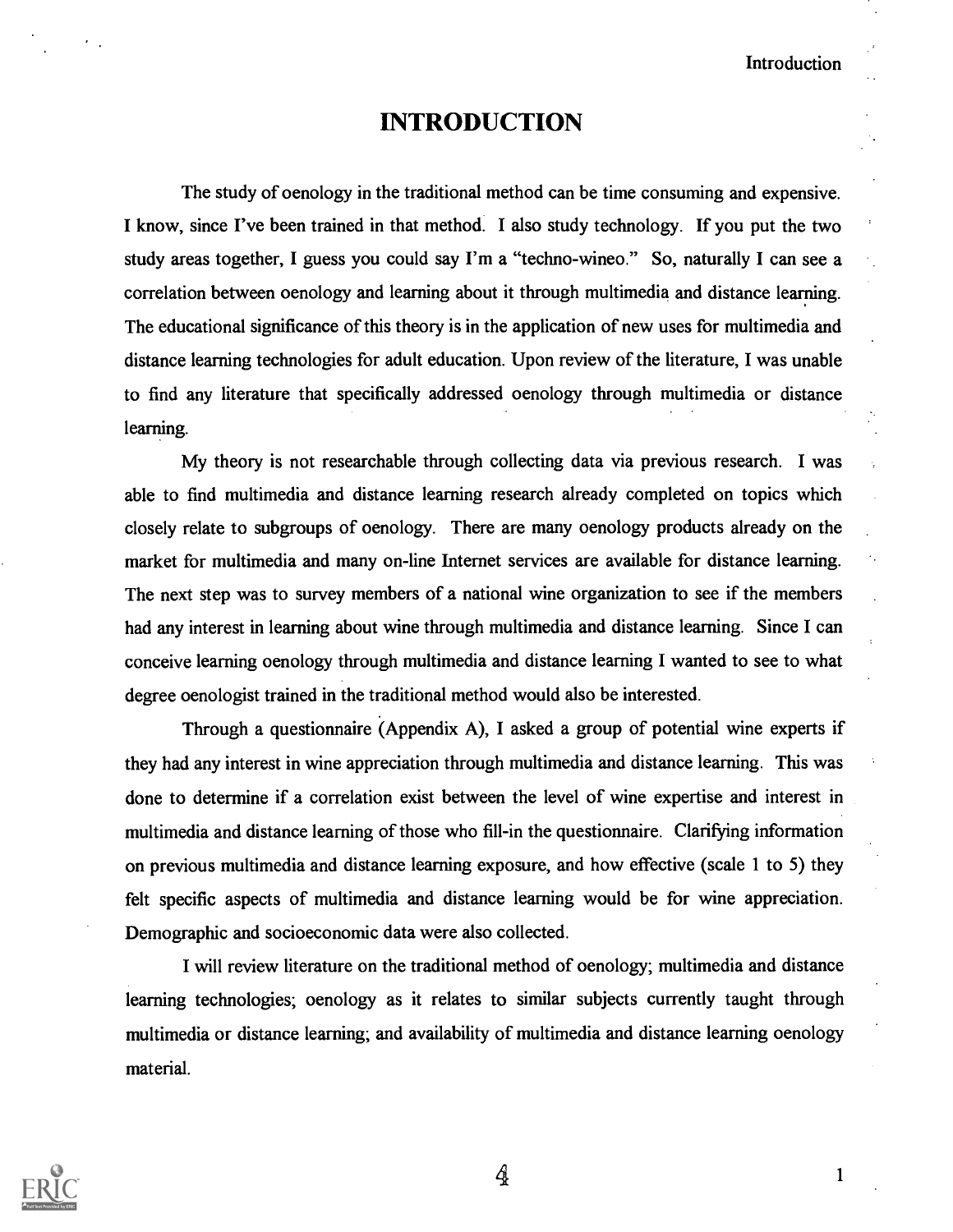## Statement of the Problem

Will wine experts, already trained in the traditional oenology method, be interested in learning about wine through multimedia and distance learning?

## Review of the Literature

Oenology and formalized education about wine traditionally takes place outside a normal classroom setting and is customarily conducted at wine seminars for a food, wine or vineyard sponsored event (Shanken 1995, Todd 1995). Wine has always been a part of our lives and human history. Making wine is a miracle, at least to the wine makers (Howkins 1987). Over the centuries Europeans have always considered wine as a natural part of life (Howkins 1987, Schoonmaker 1988, Todd 1995, & Whitten 1995).

In America, we have not been brought up with wine as the traditional cultures of the Mediterranean basin. "These children grow up with a clear understanding that wine is part of the meal or part of religious or family celebrations--not an intoxicant" (Whitten 1995). When many Americans were buying their first bottles of wine in the 1950's, most of them didn't have a clue about what they were purchasing (Laube 1995). Without wine knowledge it is difficult and often expensive to find what you like. It's almost like marriage. You try out a few bottles until you find the one you like, then you stick with that brand. Some years are better than others (Adams 1986). According to the Larousse Encyclopedia of Wine, "The number of different wines has grown. The need for information--usable, well-organized, approachable information--is greater than ever" (Foulkes 1994).

America's wine education seems to have come on the heals of Leon Adams' bestselling wine primer *The Commonsense Book of Wine* first published in 1954. With Adams' commonsense and dry whit he brought down to earth the vintners grandeur about wine. Wine is not just another alcoholic beverage. It's more of an art, a food, and a health benefit (AMA 1995). "Wine as a business is of international importance, an affair of vast ramifications" (Schoonmaker 1988). In 1987-88, more than 25 million acres of the earth's surface was planted in vines (Shanken 1995); it's closer to 30 million acres today.

When we break down the many components of oenology we find that some of those components have already been taught via multimedia and distance learning. Let's begin with multimedia. "Multimedia is the combination of text, images, graphics, sound, animation and



 $\overline{5}$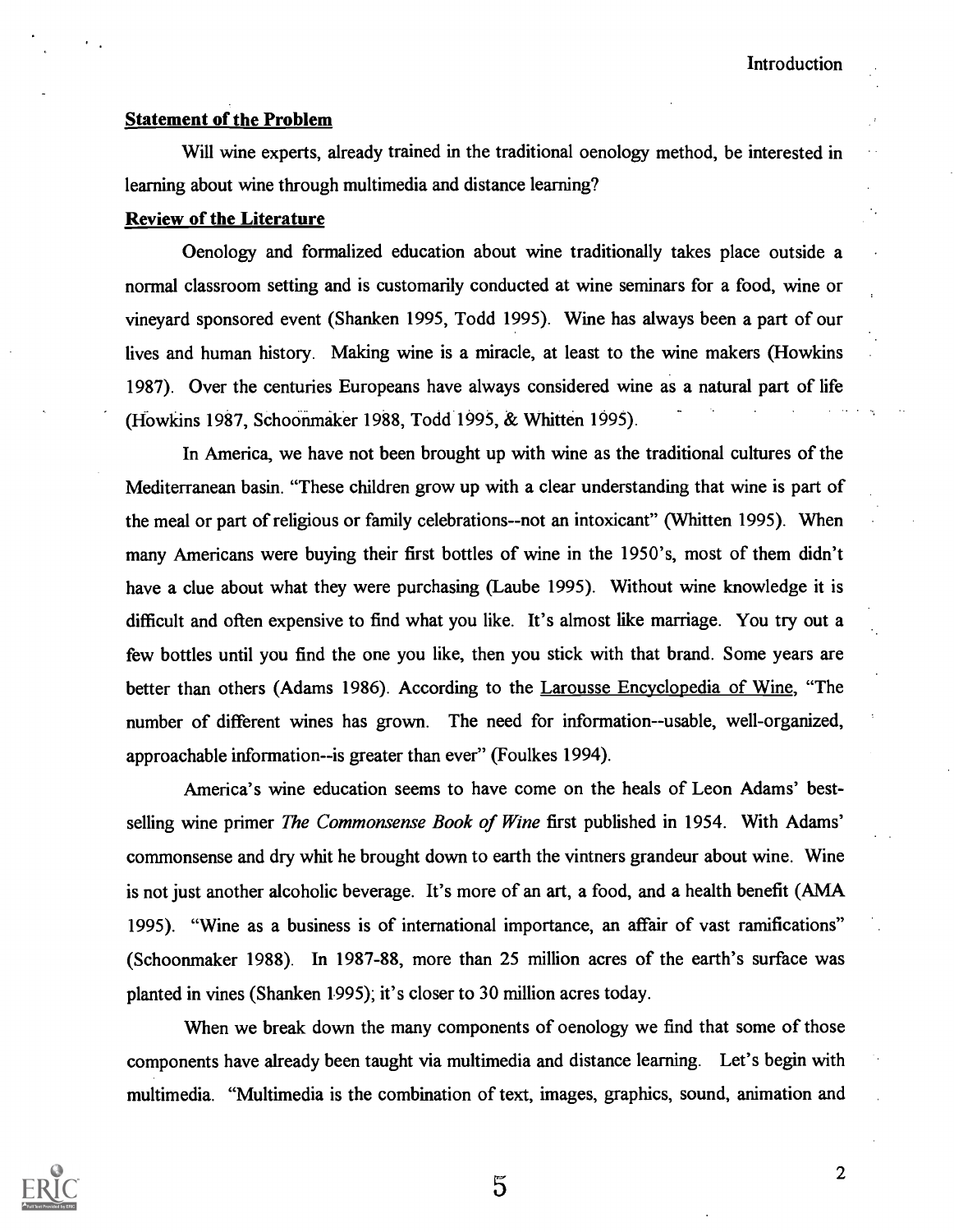motion video used as an enhanced user interface to a computer-based application" (Chacon 1992, Wood 1995). Multimedia learning systems are gaining widespread acceptance within the educational, training and retail communities (Wood 1995, Pentecost 1995).

"Such systems have been available for more than 10 years, with hundreds of off-theshelf programs and custom applications produced to date" (Miller 1995). Multimedia includes almost anything that hooks up to computer CD-ROM and software programs, videodiscs, videotapes, kiosk interactive displays, etc., which are used for learning (Chacon 1992, IBM 1995). Multimedia would be a way an adult could privately learn oenology without the embarrassment of not knowing enough in a group situation (Miller 1995, Stanford 1992, Wood 1995). There are already non-traditional products on the market for oenology such as Multicom Publishing's Wines of the Word (Software 1994) and hoards of information on the Internet (Appendix B).

Distance learning incorporates some of the features of multimedia, but is either broad or narrow casted by satellites, radio waves, fiber optics, etc. to the students, or the students login to or interactively participate with others from a remote site (Kapor 1993, Willis 1994). In the next generation of video programming, enhanced telecommunications and MPEG fullmotion video technology, the computer on your desk becomes your gateway to see and hear the world (Editors 1992, Faier 1995, Kapor 1993, Willis 1994). The oenology information can be brought to your via a computer, modem and telephone line.

The traditional methods for learning about wine are: books and magazines; wine tasting events and seminars usually held at wineries, grand hotels, fancy restaurants, etc.; family information handed down through generations; college degree; working at a restaurant, vineyard/winery; wine organizations and clubs; owning a vineyard/winery; etc. (AWS, Howkins 1987, Schoonmaker 1988, Todd 1995, et.al). The study of wine involves so much more than just tasting the wine. It also involves growing the grapes (agriculture, climatology, viticulture), fermentation (science), knowing the various wine regions (art, cultural awareness, geography, history, travel), how many grapes yields how many bottles of wine (mathematics), selling grape, juice and wine (marketing), running the vineyard (accounting, business, management), cooking with wine and paring it with food (culinary arts); etc. (Schoonmaker 1988, Software 1994,Todd 1995).

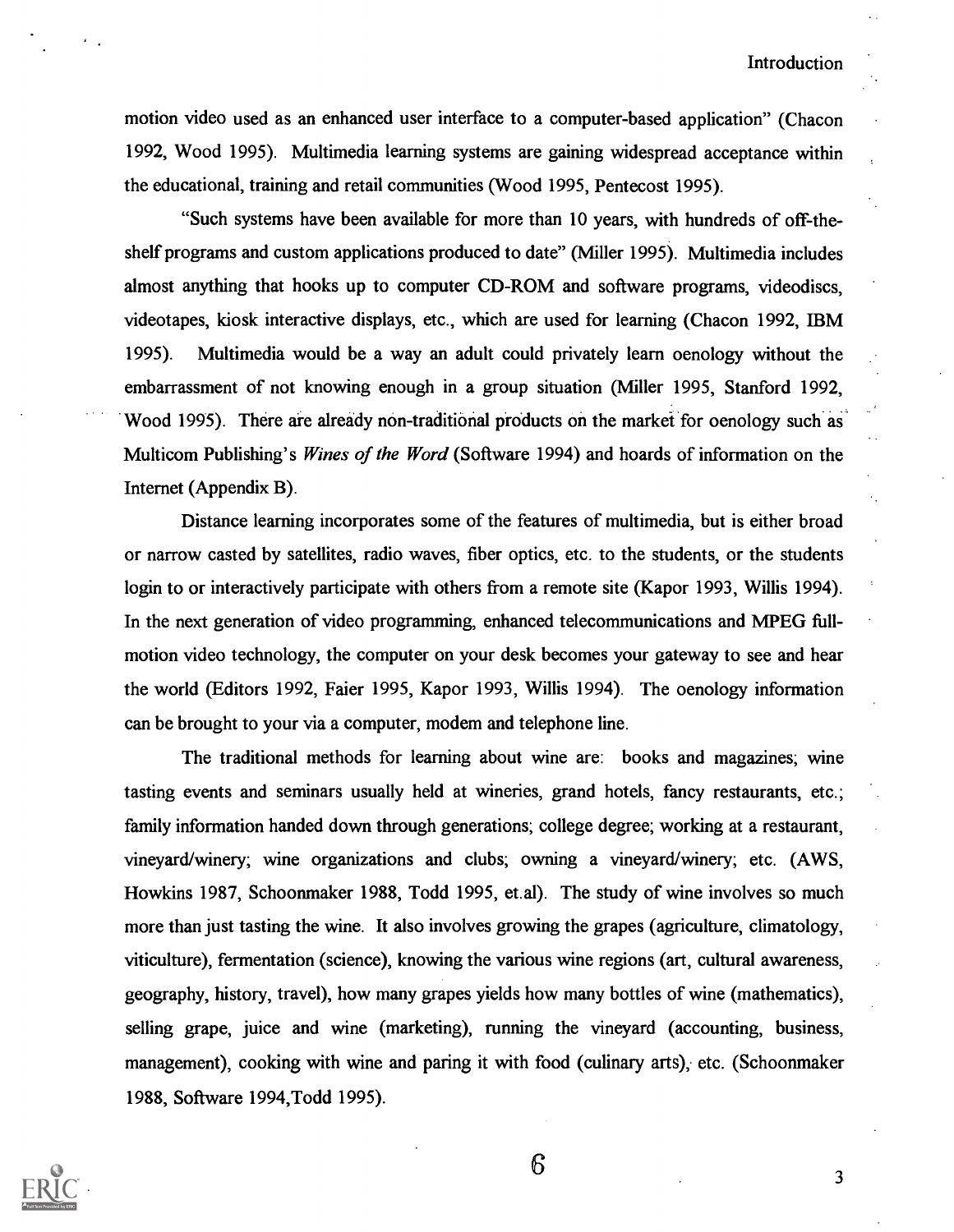Just as distance learning has proven to provide students with learning opportunities in K-12 math (Hancock 1994), K-12 science (Kay 1991, Lehman 1992), junior high social studies (Carpenter 1992), adult basic education (Henschke 1991), middle school language arts (Van Gelder 1988), teacher training (Kendall 1992, McFarland 1995), and a plethora of other topics, technology continues to transform every aspect of our lives (Harden 1995, Turner 1991). People in remote areas would be connected not only to the oenology information, but to other oenologist as well (Carpenter 1992, Collis 1992, Kendall 1992, Rogers 1994, Turner 1991).

We also find, "The educational role of multimedia, ...has not been fully defined and many professional educators" are not ready to jump on the bandwagon (Peterson 1995). Although Lookatch questions the use of multimedia to supplant hands-on classroom science experiments as "not an experience," he does state, "Some instructional strategies are well suited for multimedia and other [on-line] technologies" (1995). Despite the problems with telecommunications-related educational activities most teachers are enthusiastic, but few actually make use or usage stops after the special project is over (Collis 1992). "...distance education... ...the process is an evolutionary one that proceeds as we try out theories from other disciplines and then either accept them as applicable or discard them as unusable in the context of distance education" (Dillon 1990).

Multimedia and distance learning as new educational technologies has drawbacks as well as good points (Collis 1992, Dillon 1990, Lookatch 1995, Peterson 1995). It is not the subject being taught, but in how the package/lesson is put together and utilized (Chacon 1992, Collis 1992). Oenology is a topic which I feel is adaptable to multimedia and distance learning. Until classes have been created and taught, we will never know for sure.

From the past to now, oenology has always been looked upon as an art as well as a science. The subtleties and nuances about wine are just as complex and compelling as the exact science used in its most wonderful creation. There is a large portion of oenology which can be learned through multimedia and distance education which related subject matter has already been taught in an educational setting. Also, many of the aspects of multimedia and distance learning of oenology already exist. The information needs to be gathered and then



7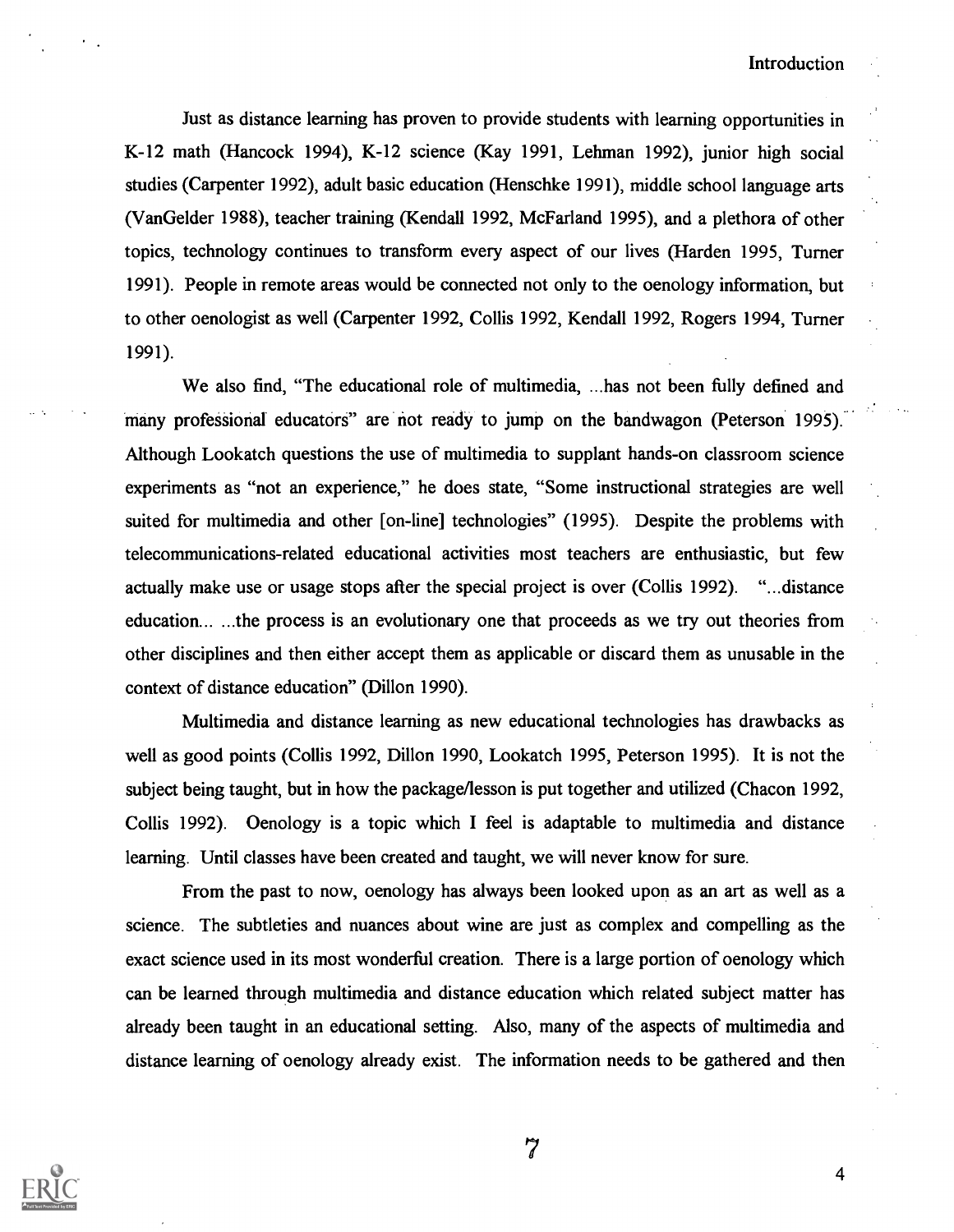presented in a structured fashion as brought to focus by Chacon's (1992) taxonomy of computer media in distance education.

Multimedia and distance learning are two new technologies to present oenology for those who are interested in learning more about wine, but who may feel intimidated by or can't afford to learn about wine in the traditional method. Oenology is either taught on a college level for viticulture students or in more private pricey affairs. Oenology through multimedia and distance learning would not only enhance and expand the education of those already involved, it could open the doors to the world of oenology to those who never knew it existed. Since the application of oenology to the technologies of multimedia and distance learning is new further research is needed in this area.

#### **Hypothesis**

Wine experts, already trained in the traditional oenology method, will be interested in learning about wine through multimedia and distance learning education.

## Definition of Key Terms

OENOLOGY - the knowledge or study of wine



8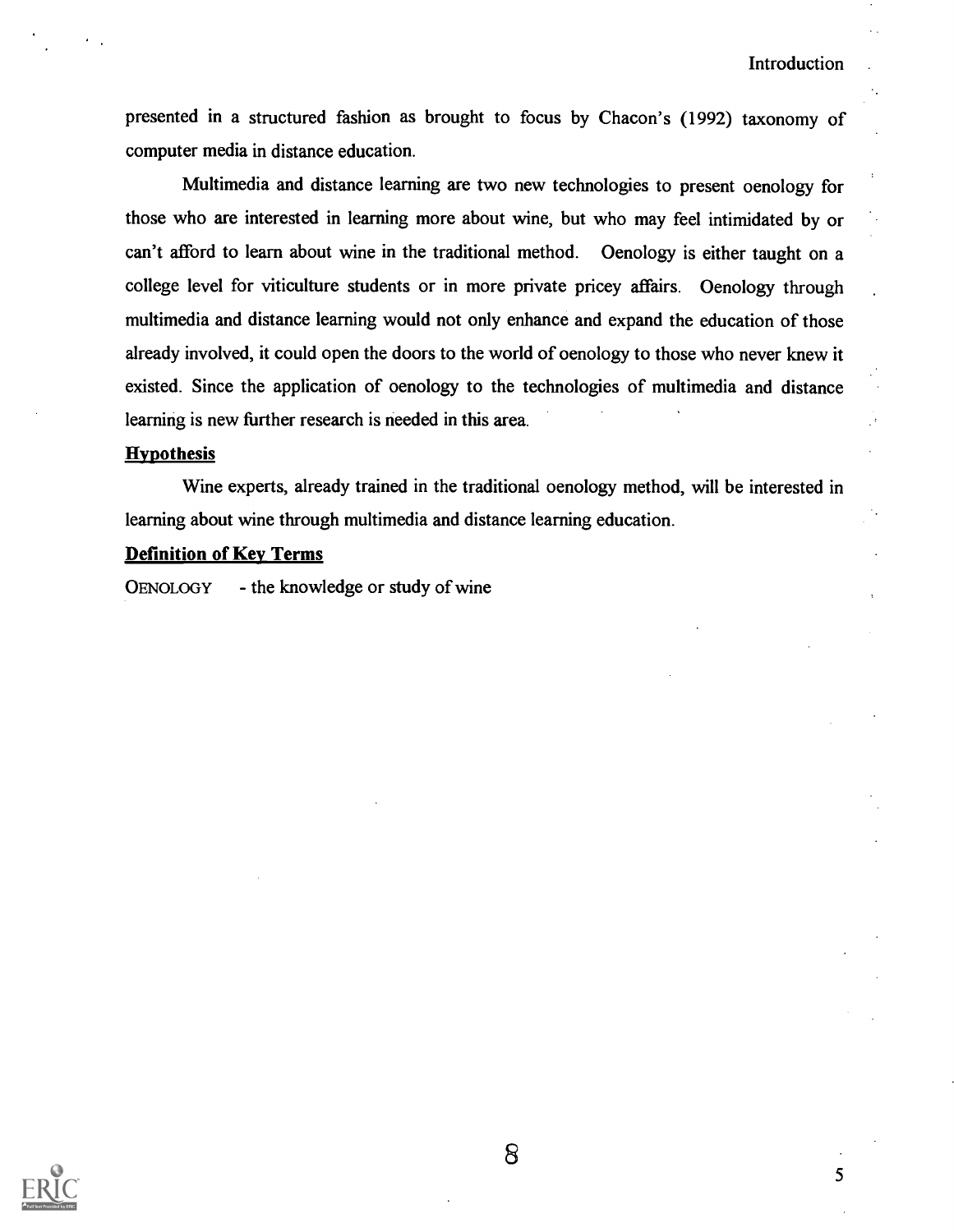## THE METHOD

## The Subjects

One hundred thirteen (113) members of the five hundred two (502) members of the American Wine Society (AWS) who attended the AWS-sponsored national conference and extravaganza of wines that answered the questionnaire on Friday, November 10, 1995, at the 8:30 PM "Show Case of Wines" event. The annual conference brings professionals, serious amateurs and novices together to discover what is new in wine. The event has drawn winelovers, winemakers and gastronomes together every November for over 25 years.

The members of AWS are wine novices, experts, grape growers, amateur and professional winemakers, chefs, wine appreciators, wine educators, restaurateurs and anyone else who wants to learn more about the appreciation of wine and gastronomy. Of those who filled-in the questionnaire approximately 10% own their own wineries. Most were extremely knowledgeable oenologist, a few seemed to be wine novices, but all were interested in learning more about wine.

| Wed     | Totals | $21 - 30$      | $31 - 40$    | 41-50 | 51-60          | $61+$ |
|---------|--------|----------------|--------------|-------|----------------|-------|
| Married | 30     | $\overline{c}$ | $\mathbf{2}$ | 10    | 11             | 5     |
| Single  | 18     |                | 6            | 9     | $\overline{2}$ |       |
| Married | 46     | $\overline{c}$ | 4            | 9     | 16             | 15    |
| Single  | 19     |                | 7            | 6     | $\overline{2}$ | 3     |
| Totals  | 113    | 6              | 19           | 34    | 31             | 23    |
| Females | 48     | 3              | 8            | 19    | 13             | 5     |
| Males   | 65     | 3              | 11           | 15    | 18             | 18    |
| Single  | 37     | $\overline{2}$ | 13           | 15    | 4              | 3     |
| Married | 76     | 4              | 6            | 19    | 27             | 20    |

Table M.1 : Demographic Information

Table M.1 (above) from the population sampled 42.5% were female with 57.5% male; 32.7% are single and 67.3% are married. This seems to be consistent with the larger population of AWS members who attended the conference. From Table M.2 (next page),

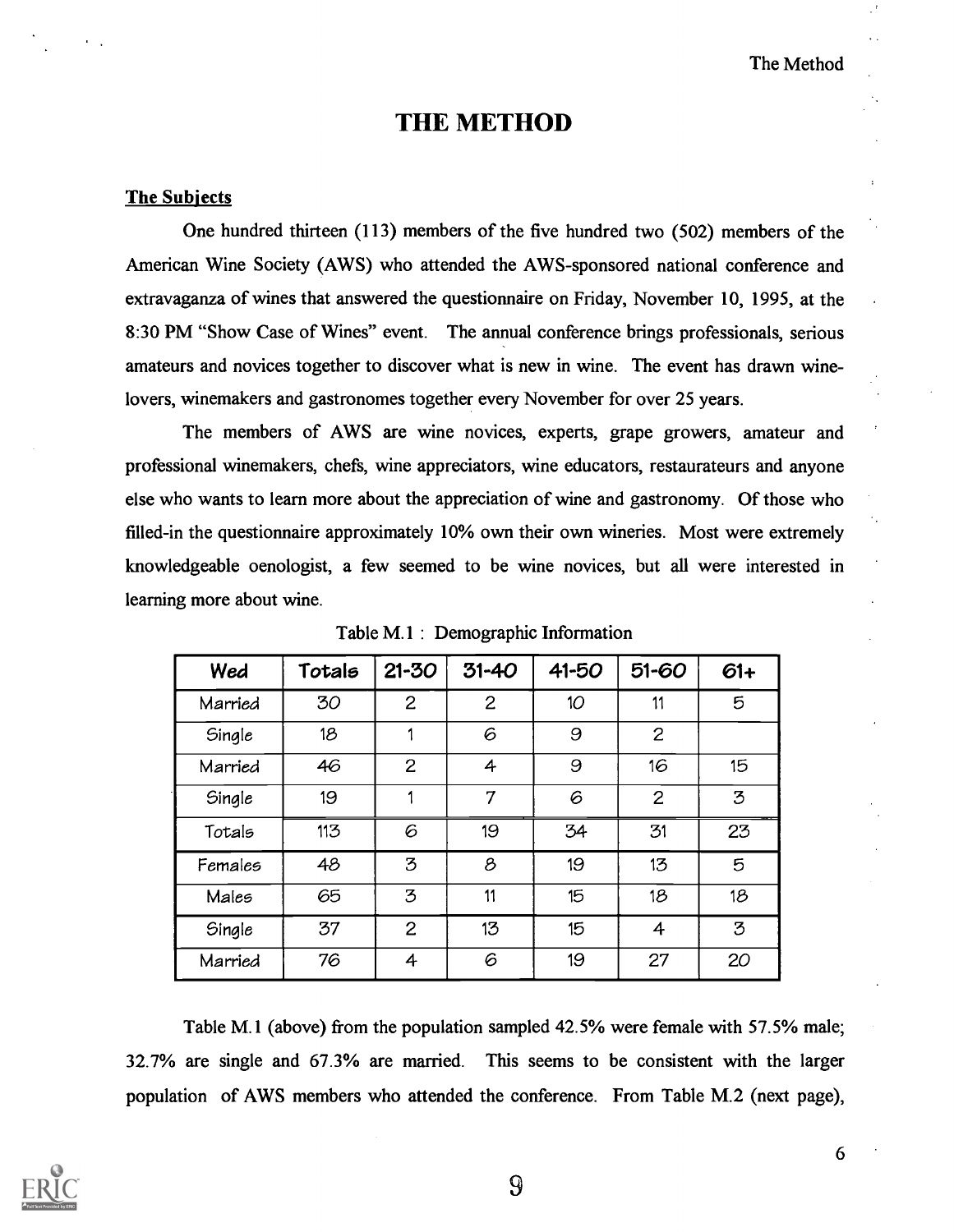most of the attendees were surveyed from New York, along with people from 14 other states and Canada.

Table M.2 : Home Location

| Arkansas      |   | Maryland     | ь  | Rhode Island   |     |
|---------------|---|--------------|----|----------------|-----|
| Arizona       |   | Michigan     | 6  | South Carolina |     |
| California    | 3 | New Jersey   | 3  | Virginia       |     |
| Canada        | 6 | New York     | 26 | Vermont        |     |
| Connecticut   | 3 | Ohio         | 12 | Didn't Answer  | 22  |
| Massachusetts | 5 | Pennsylvania | 11 | Total Queried: | 113 |

Table M.3 : Socioeconomic Status

| <b>SES</b> | Totals | $<$ \$25 $K$   | \$26K-\$50K  | \$51K-\$75K    | \$76K-\$100K | \$101K+         |
|------------|--------|----------------|--------------|----------------|--------------|-----------------|
| 3          |        | 1              |              |                |              |                 |
| 4          |        |                |              | 1              |              |                 |
| 5          | 5      | 4              |              | 1              |              | $\cdot$         |
| 6          | 3      | $\mathbf{2}$   |              |                | 1            |                 |
| 7          | 5      | $\overline{c}$ | $\mathbf{2}$ | 1              |              |                 |
| 8          | 9      | 1              | 3            | 4              |              | 1               |
| 9          | 16     |                | 3            | 9              |              | 3               |
| 10         | 23     | 1              | 1            | 11             | 7            | 3               |
| 11         | 13     |                |              | 7              | $\mathbf{2}$ | $\overline{4}$  |
| 12         | 21     |                |              | $\overline{c}$ | 3            | 16              |
| 13         | 11     |                |              | 1              |              | 10 <sub>2</sub> |
| 14         | 5      |                |              |                |              | 5               |
| Totals     | 113    | 11             | 9            | 37             | 14           | 42              |

Table M.3 shows the socioeconomic makeup of the AWS members who filled-in the questionnaire. The majority of those queried reportedly earn over \$101,000.00 per annum. The SES total in the far left column represents the addition of reported answers for income, education and occupation. Each was given a rating 1 to 5, with 5 being the highest. No one reported themselves as all 5's (15). Oenologist tend to be from higher income brackets.



10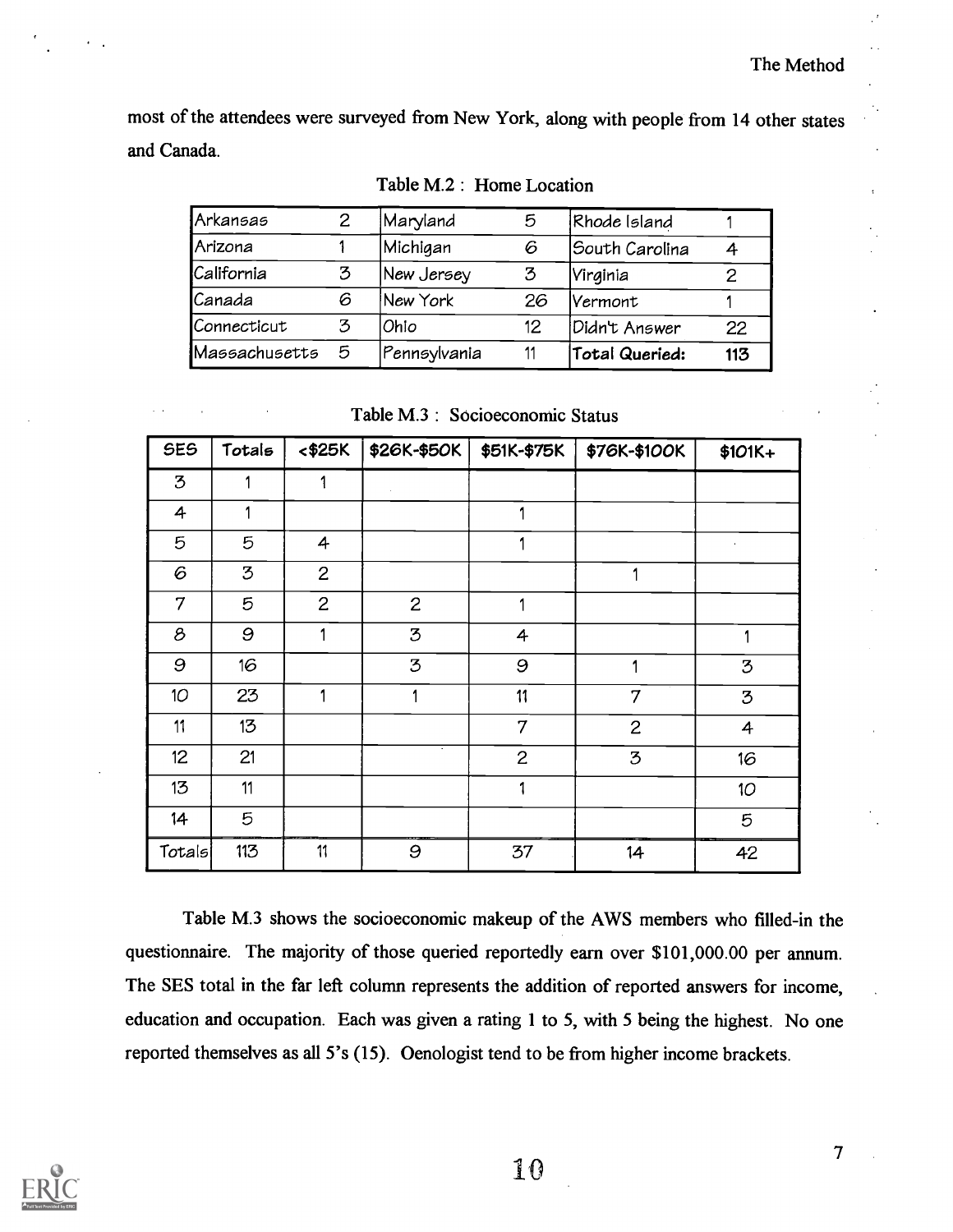| Expert          | Totals          | Novice         | Fair           | Good                                                      | Excellent                | Expert         |
|-----------------|-----------------|----------------|----------------|-----------------------------------------------------------|--------------------------|----------------|
| 3               | 1               |                |                | 1                                                         |                          |                |
| $\overline{4}$  | 1               |                |                |                                                           | 1                        |                |
| 6               | $\overline{c}$  |                | $\mathbf{1}$   |                                                           | 1                        |                |
| 7               | 3               |                | $\mathbf{2}$   |                                                           |                          | 1              |
| 8               | $\mathbf 5$     | $\cdot$        | $\mathbf{2}$   | $\mathbf{2}$                                              | 1                        |                |
| 9               | 11              |                | $\overline{c}$ | $\mathcal G$                                              | ${\bf 3}$                |                |
| 10 <sup>°</sup> | 21              | $\mathfrak{Z}$ | 1              | 6                                                         | 6                        | 5              |
| 11              | 20              |                | $\mathfrak{Z}$ | $\mathcal{B}% _{M_{1},M_{2}}^{\alpha,\beta}(\varepsilon)$ | $\overline{7}$<br>$\sim$ | $\mathbf{2}$   |
| 12              | 12 <sub>2</sub> |                |                | 5                                                         | 5                        | $\mathbf{2}$   |
| 13              | 16              |                |                | 2                                                         | $\overline{7}$           | 7              |
| 14              | 12 <sub>2</sub> |                | ×.             |                                                           | 5                        | $\overline{7}$ |
| 15              | $\overline{7}$  |                |                |                                                           |                          | $\overline{7}$ |
| 21              | 1               |                |                |                                                           | 1                        |                |
| 22              | 1               |                |                |                                                           | 1                        |                |
| Totals          | 113             | $\mathfrak{Z}$ | 11             | 30                                                        | 38                       | 31             |

Table M.4 : Wine Expert Level

Table M.4 (above) shows the expert level (level + bk/mag + taste) and how each rated their own knowledge.

## The Setting The Long Island Marriott Wind Watch, Hauppauge, New York

At 8:15 PM, outside the main doors to the Marriott Grand Ballroom, I set up a table with a placard reading "Wine Appreciation Through Multimedia and Distance Learning Education." Armed with questionnaires, pens and backboards I waited for the people to arrive. While the crowd of wine lovers waited for the doors of the ballroom to open I asked people by name to fill-in the questionnaire. (All were wearing name tags.)

From 8:20 to 9:30 PM I asked any person with an AWS name tag to fill-in the questionnaire. It was all very exciting. For the first twenty minutes anywhere from 4 to 6 people were filling in the questionnaire. It dwindled to 2 to 3 people for the rest of the evening. The questionnaire took one to four minutes to complete.



11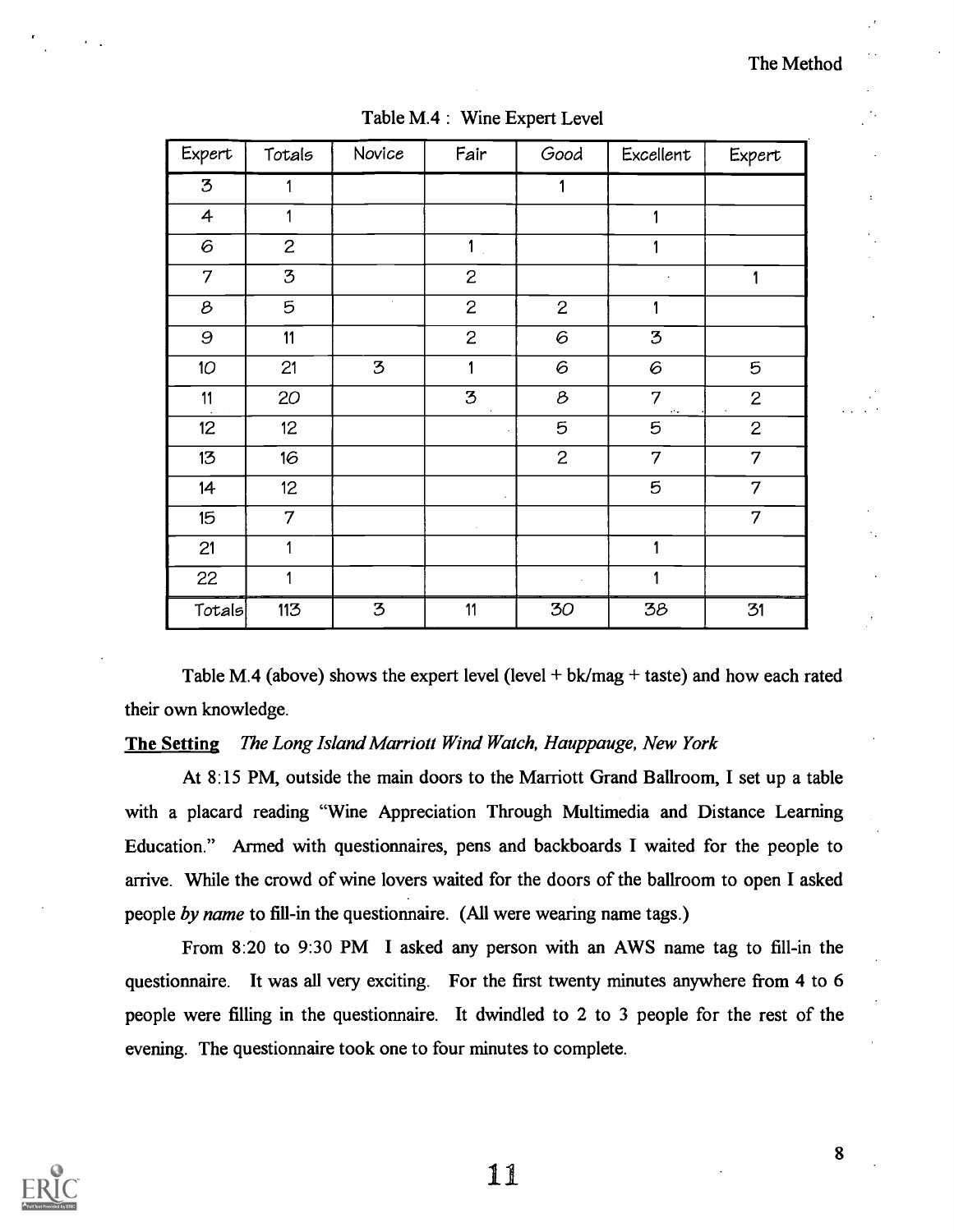#### The Design

The design of this correlational research is to find out to what degree wine experts trained in the traditional method of learning about wine would be interested in learning about wine from multimedia and distance learning. Using wine expert level information will be correlated with who answered Yes or No to questions 10 and 11.

#### The Procedures

The first thing was to choose my target audience and create the questionnaire. I tested the questionnaire on the general public. From that information I honed the questionnaire and had the target audience fill it in. The information was entered into Microsoft Access 2.0 database program and data were extracted. The following areas were assessed: demographic information, socioeconomic status, wine expert level, previous multimedia wine knowledge, previous distance learning wine knowledge, future interest in learning about wine through multimedia, and future interest in learning about wine through distance learning. The information was then correlated to see to what degree wine experts were interested in oenology through multimedia and distance learning.

#### The Record

For the Survey Questions (Appendix A) of the questionnaire I found everyone drank wine and reported to have at least 1-2 glasses per week. Approximately 20 people asked me if I was asking *bottles* per week because they consumed more that 11 bottles per week. Most of the wine knowledge was attained though the four categories listed with a big surprise write-in vote for books. Most of my knowledge has come from the tasting, talking and fine dinning of wine. Due to large number of people already rating books, I added that information to the effective factor of magazines, hence books/ magazines.

The total number of people who reported some of their wine knowledge is from distance learning (question 7), may have thought travel was distance learning. I would estimate that 8 to 10 "yes" answers could be "no's."

The use of question 8, was to designate between using on-line services at all, and then, to see if wine knowledge was searched for on-line. (Appendix C) More than half (27) of those who used an on-line service (50) used the Internet to look up wine information.

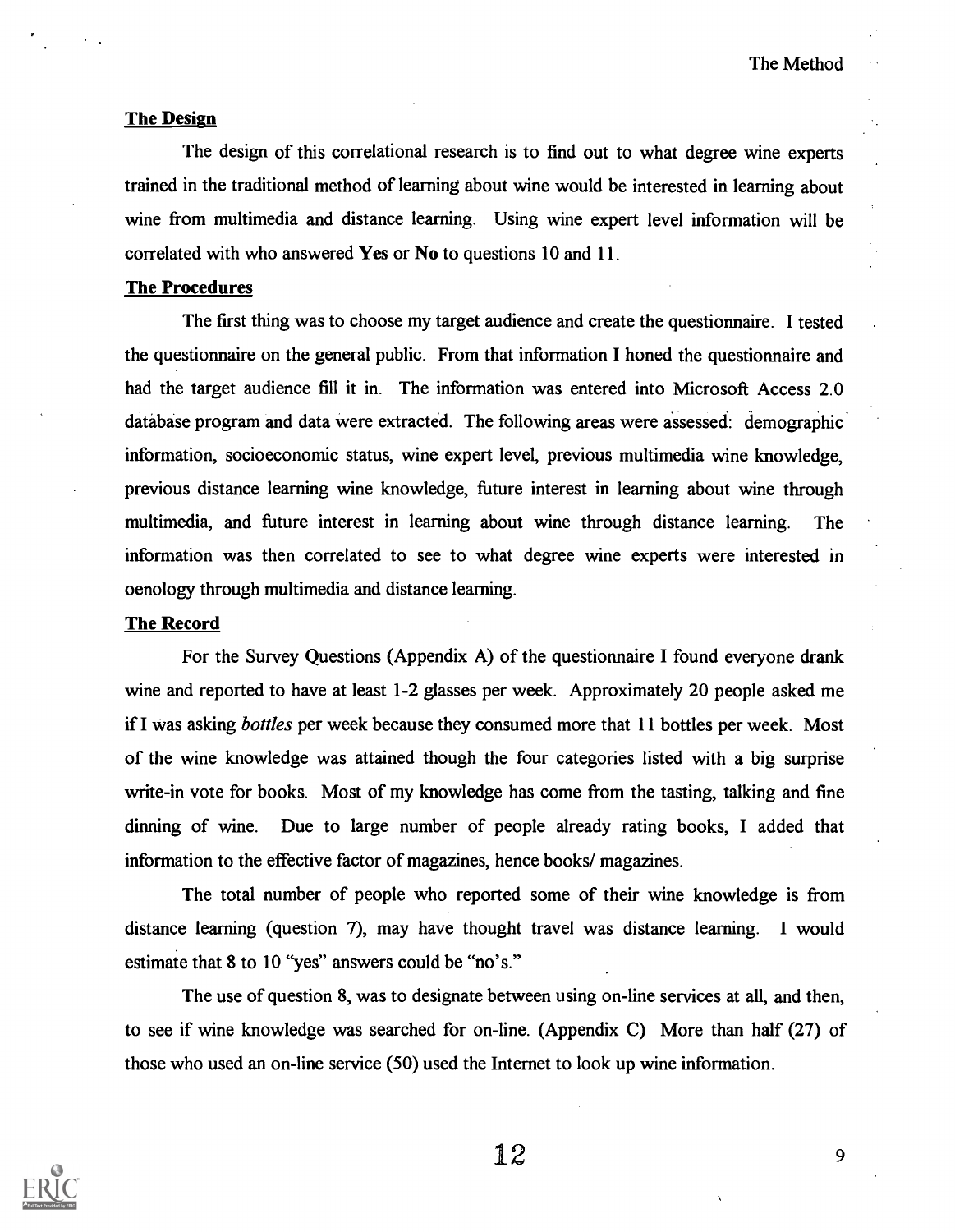## THE RESULTS

The Pearson's r test and a correlation coefficient at the  $p > 0.05$  level were used to assess the correlation between the of wine expertise and interest in learning oenology through multimedia and distance learning. This statistical technique was utilized because it is the most appropriate measure of correlation between two sets of data. After conducting the Pearson's  $r$ , using expertise level and interest in multimedia (Table R.1) and distance learning (Table R.2), from the data gathered from the questionnaire, the results indicate that a correlation does not exist.

According to the values of correlation coefficient for different levels of significance (Gay 1992), the  $p > 0.05$  significant coefficient target number is 0.1946. Since the Pearson's r results were -0.01 and 0.09, there is no significant correlation:  $p<0.05$ . Therefore, the original hypothesis that there would be a correlation is not supported.

| Table R.1                            |            | Table R.2                            |            |  |
|--------------------------------------|------------|--------------------------------------|------------|--|
| Pearson's Product Moment Correlation |            | Pearson's Product Moment Correlation |            |  |
| Expert Level $(X)$                   |            | Expert Level $(X)$                   |            |  |
| <b>Multimedia Interest (Y)</b>       |            | Distance Learning Interest (Y)       |            |  |
| Number of subjects (N)               | 113        | Number of subjects (N)               | 113        |  |
| Sum of $X$                           | .1,277.00  | Sum of $X$                           | .1,277.00  |  |
| Sum of Y                             | 335.00     | Sum of Y                             | 295.00     |  |
| Sum of 'X' squared                   | .15,259.00 | Sum of 'X' squared $\qquad$ .        | .15,259.00 |  |
| Sum of 'Y' squared $\qquad$ .        | .1,675.00  | Sum of 'Y' squared $\qquad$ .        | .1,475.00  |  |
| Mean of 'X' scores                   | 11.30      | Mean of 'X' scores                   | 11.30      |  |
| Mean of 'Y' scores                   | 2.96       | Mean of 'Y' scores                   | 2.61       |  |
| Sum XY                               | .3,780.00  | Sum XY                               | .3,400.00  |  |
| PEARSON'S r                          | $-0.01$    | PEARSON'S r                          | 0.09       |  |
| Degree's of freedom                  | 111        | Degree's of freedom                  | 111        |  |

#### Attitudinal Survey

Although a correlation of wine experts and their interest in multimedia and distance learning did not exist, I did find a correlation between those who have already used multimedia and distance learning and would be interested in learning oenology through multimedia and distance learning respectively (Appendix C). Using the Pearson's  $r$  and the

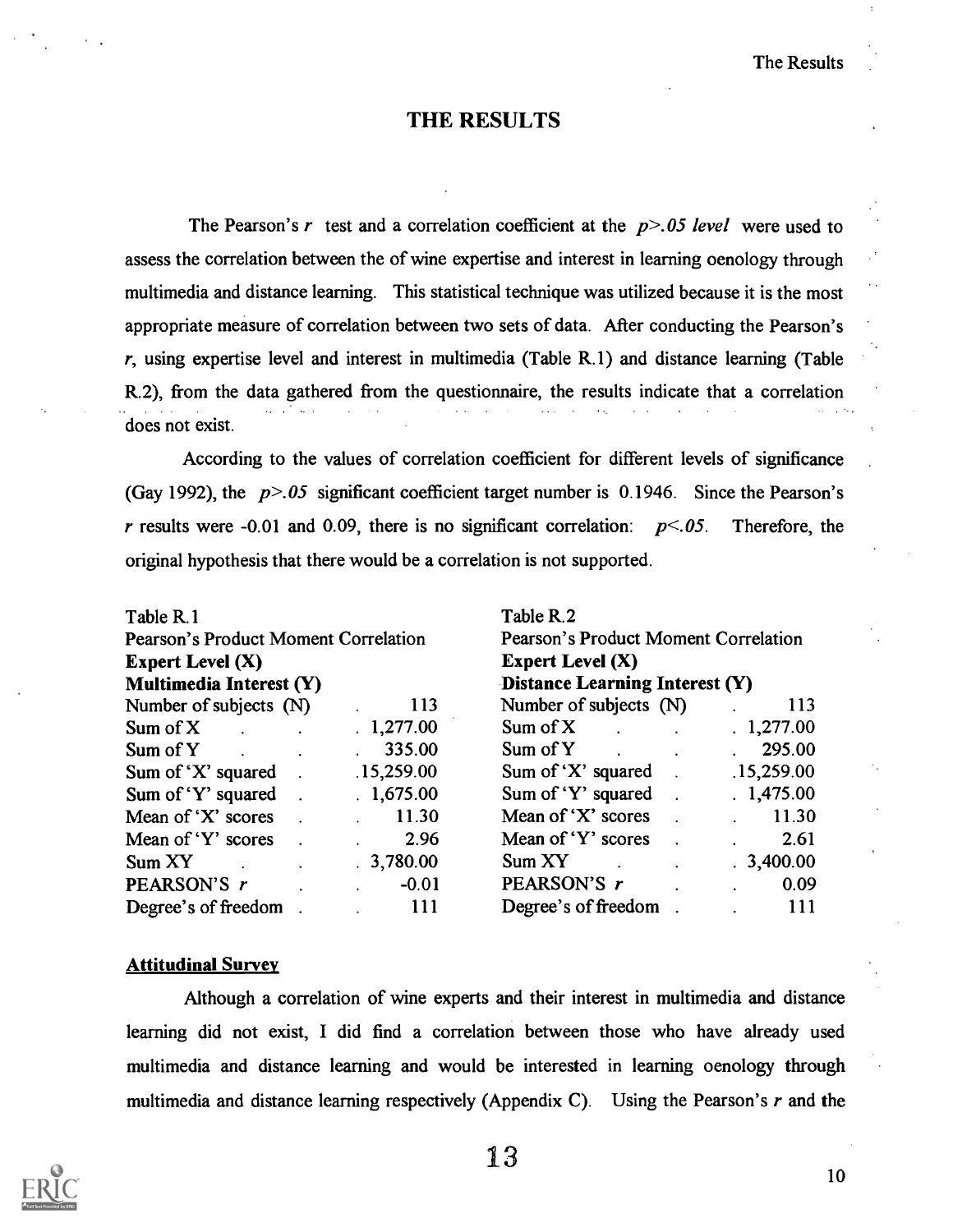correlation coefficient (target 0.1946) a correlation significantly exist for both multimedia (0.35) and distance learning (0.46). Note: the numbers do not correlate without the use of the correlation coefficient.

| Table R.3                            | Table R.4                             |
|--------------------------------------|---------------------------------------|
| Pearson's Product Moment Correlation | Pearson's Product Moment Correlation  |
| Previous Multimedia Use (X)          | Previous Distance Learning Use $(X)$  |
| Multimedia Interest (Y)              | <b>Distance Learning Interest (Y)</b> |
| Number of subjects (N)               | Number of subjects (N)                |
| 113                                  | 113                                   |
| Sum of $X$                           | Sum of $X$                            |
| 195.00                               | 295.00                                |
| Sum of Y                             | Sum of Y                              |
| 330.00                               | 190.00                                |
| Sum of 'X' squared                   | Sum of 'X' squared                    |
| 975.00                               | .1,475.00                             |
| Sum of 'Y' squared                   | Sum of 'Y' squared                    |
| 1,650.00                             | 950.00                                |
| Mean of 'X' scores                   | Mean of 'X' scores                    |
| 1.73                                 | 2.61                                  |
| Mean of 'Y' scores                   | Mean of 'Y' scores                    |
| 2.92                                 | 1.68                                  |
| Sum XY                               | Sum XY                                |
| 800.00                               | 800.00                                |
| PEARSON'S r                          | PEARSON'S r                           |
| 0.35                                 | 0.46                                  |
| Degree's of freedom                  | Degree's of freedom                   |
| 111                                  | 111                                   |

There is a significant correlation coefficient for both multimedia and distance learning previous use and interest in oenology through multimedia and distance learning respectively. Though, not the correlation I set out to discover, this significance is enough to warrant further research since those who have used the technologies in the past are interested in using them in the future.

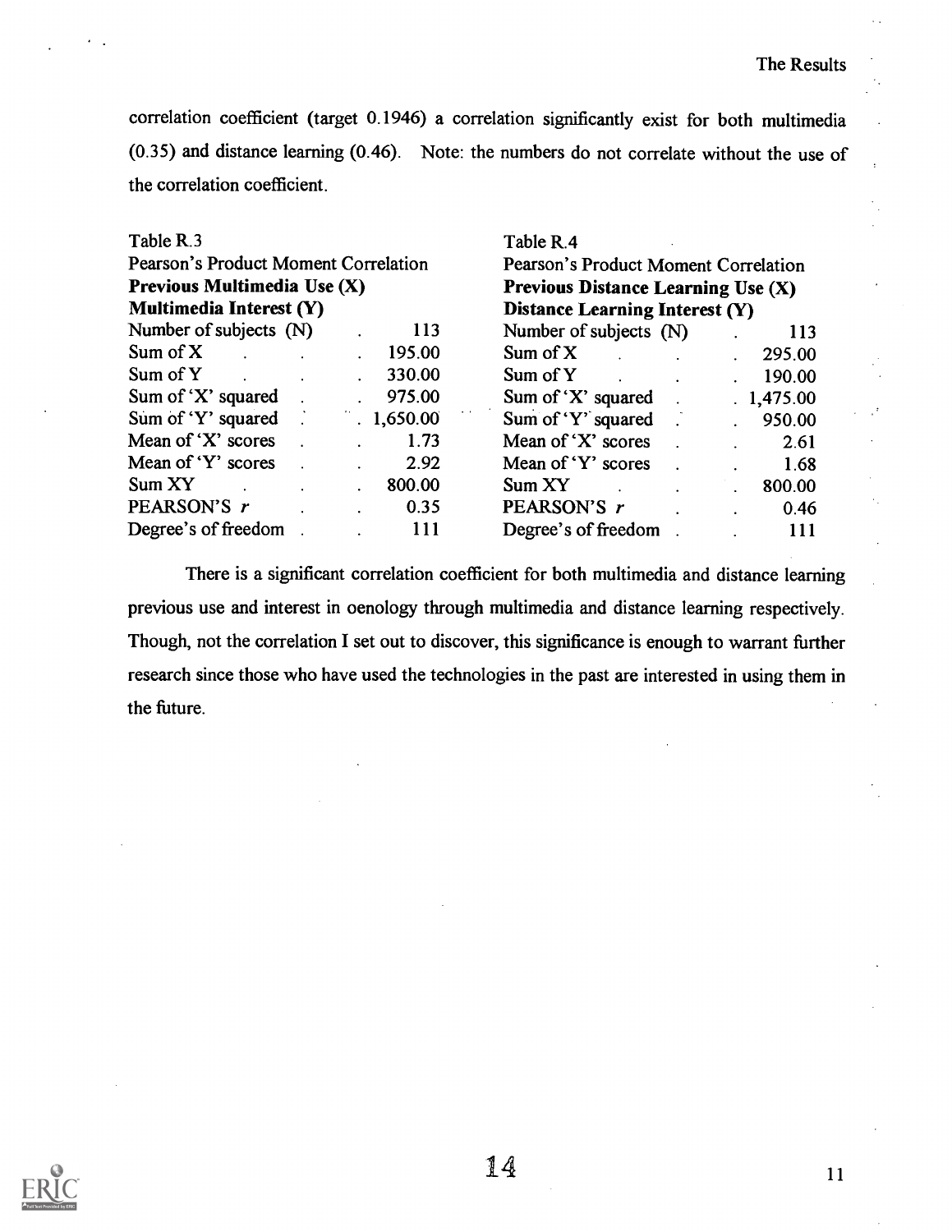The Discussion

## The Discussion

My target population were wine experts trained in the traditional method of oenology. One hundred and thirteen members of the American Wine Society who attended the AWS-sponsored annual November filled-in the questionnaire. The method of collecting the data was not done randomly. The people who filled-in the form were waiting to get into a wine tasting event. There was no control or randomization for those who filled-in the form. After analyzing the data, I would conjecture that this research is generalizable to similar wine organizations and oenologist, though not generalizable to the general public.

Fifty-six people had previous exposure to multimedia and/or distance learning in connection with oenology; that's one half of the population queried. Seventy-one people said they would be interested in multimedia and/or distance learning for oenology (Appendix C). The numbers show that there is no significant correlation between wine experts trained in the traditional method and their interest in multimedia or distance learning (The Results: Tables R.1 and R.2). But, I did find a significant correlation coefficient when I did a Pearson's r between whether they did or did not use multimedia or distance learning for oenology in the past and whether they would be interested I using multimedia (Table R.3) and distance learning (Table R.4) respectively.

Using all one hundred thirteen responses the correlation coefficient for multimedia interest is 0.35, and distance learning 0.46 (target 0.1946) which indicate that both are very significant. Although there is no significance in either correlation without using the coefficient, there was a large enough population surveyed which warrants the use of the correlation coefficient. This significance is large enough to consider further research in this direction.

Since there has been no research done in this area, within the review of the literature I relate the components of oenology to subjects which have already been taught via multimedia and distance learning education, i.e.: math, science, language arts, etc. (Lehman, et.al 1992; Stanford 1992; VanGelder, MacLean 1988) and various areas of

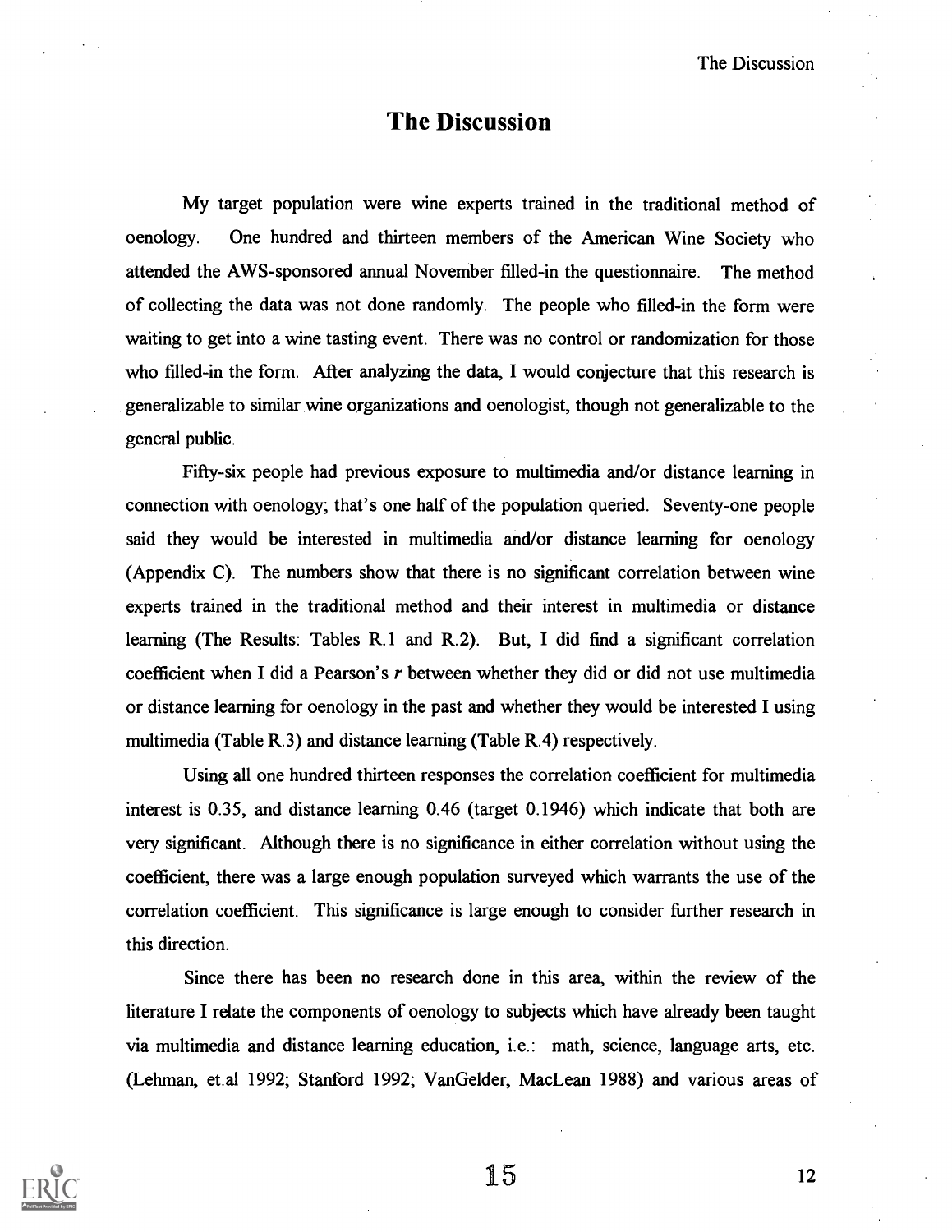business (Wood 1995). The hoards of Internet information I found (Appendix B) is only a very small portion of the oenology information available on-line.

The questionnaire asked to rate (1 to 5) eight teaching modes for how effective they felt the areas would be for learning about wine (Appendix C). As expected, wine tasting classes (525) was rated the highest method for learning about wine with magazines (330) finishing second. Both of these are components of the traditional method for learning oenology. Video (283), and CD-ROM (253) were rated the highest, TV (237), and Computer Programs (228) made up the middle, with Radio (149) and Interactive Kiosk (140) as the least liked methods. I would conjecture that since an interactive Kiosk display encompasses videodiscs (much like CD-ROM), and computer programs displayed on a monitor (like t.v.) that the technology was not familiar to those queried.

The reason why "experts in oenology" may not be interested in multimedia and distance learning is to lack of knowledge about the technology. I also surveyed adults graduating with a Master's degree in instructional technology. I asked them to fill-in the questionnaire without informing them why. When they had finished, I gave a five minute talk about what I was doing.

Most had no interest what so ever in wine and no interest in learning about wine and answered that way. When I asked the instructional technology students if they thought oenology could be adapted to multimedia and distance learning they commented, "that had I known what you were looking for I would have answered differently." The instructional technologist knew that oenology could be effective through multimedia and distance learning, they just weren't interested in learning oenology.

The next step in this research would to convert some of the traditional oenology lessons into multimedia and distance learning applications, teach a few classes, and see the results. There is interest and use already. The information is readily available. All we need to do is gather it all together, learn from the mistakes of the past (don't make them), and apply the technology to those interested.

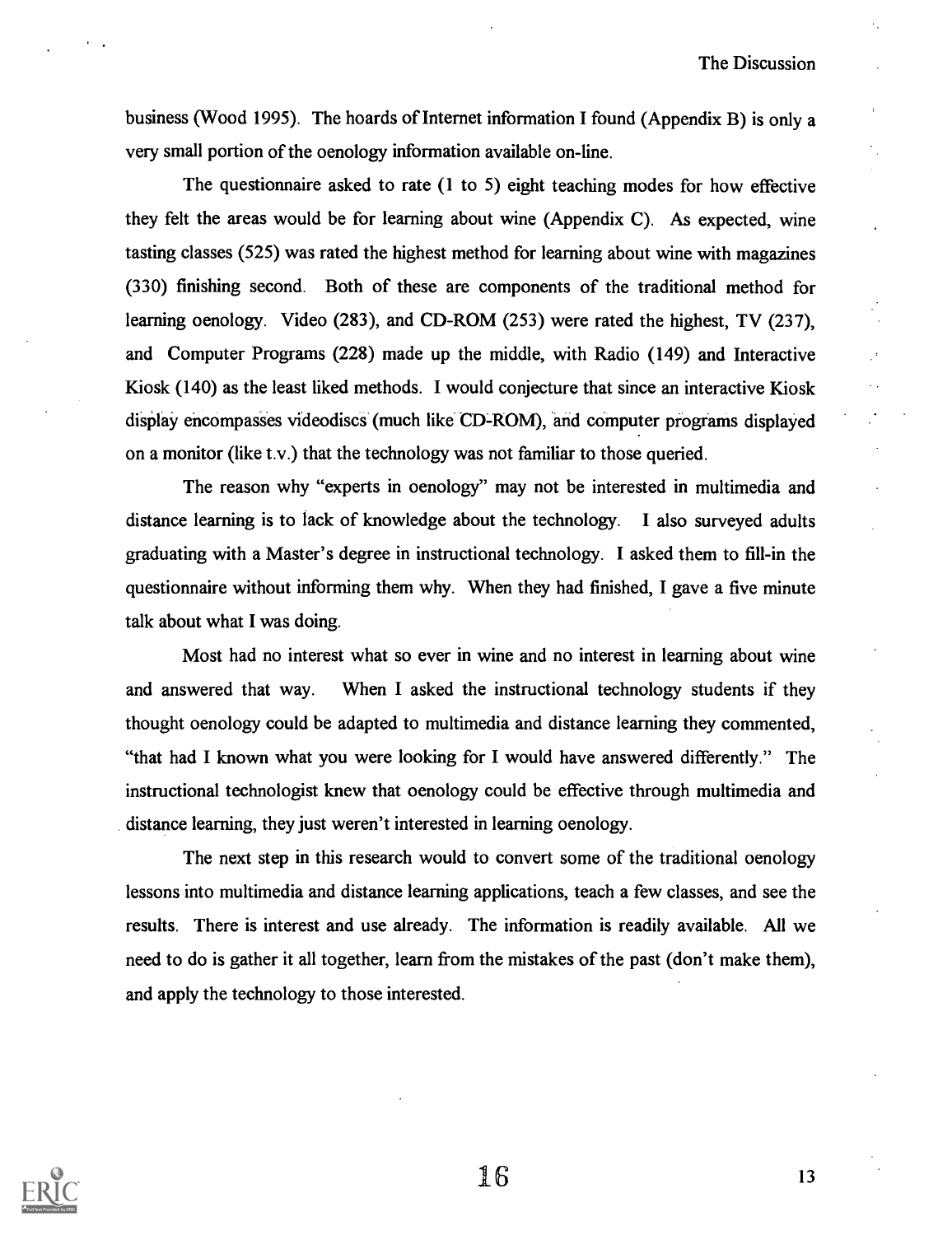## REFERENCES

- Adams, L. (1986). The commonsense book of wine 4th ed. New York, New York: McGraw-Hill.
- AMA. (1995). Red wine is good for your health.

AWS Educational Foundation. American Wine Society Pamphlet.

- Carpenter, C.L. (1992, April). Plugging in to the information age. The Computing Teacher. P.38-39.
- Chacon, F. (1992, February). A taxonomy of computer media in distance education. Open Learning. P.12-27.
- Collis, B. (1992). Supporting educational uses of telecommunication in the secondary school: Part 1. An overview of experiences. International Journal of Instructional Media vol. 19(1). P.23-44.
- Collis, B. (1992). Supporting educational uses of telecommunication in the secondary school: Part 2. Strategies for improved implementation. International Journal of Instructional Media vol. 19(2). P.97-109.
- Daily, M. (1995, January/February). University of Missouri Rolla: Multimedia on wheels. Multimedia Today. P.44-49.
- Dillion, C., Aagaard, L. (1990). Media and adult learning: A forum. The American Journal of Distance Education vol.4 #3. P.57-69.
- Editors. (1992, March). The most complete guide ever to telecommunications. Electronic Learning. P.18-29.
- Faier, J.A. (1995, January/February). The truth about multimedia: What it is, where it's at, where it's going. Multimedia Today. P.25-28.
- Foulkes, C. (1994). Introduction. Larousse encyclopedia of wine. New York, New York: Larousse Publishers. P.5-6.
- Gay, L.R. (1992). Values of the correlation coefficient for different levels of significance. Educational Research: Competencies for analysis and application 4th ed. New York, New York: Macmillian Publishing, Inc.

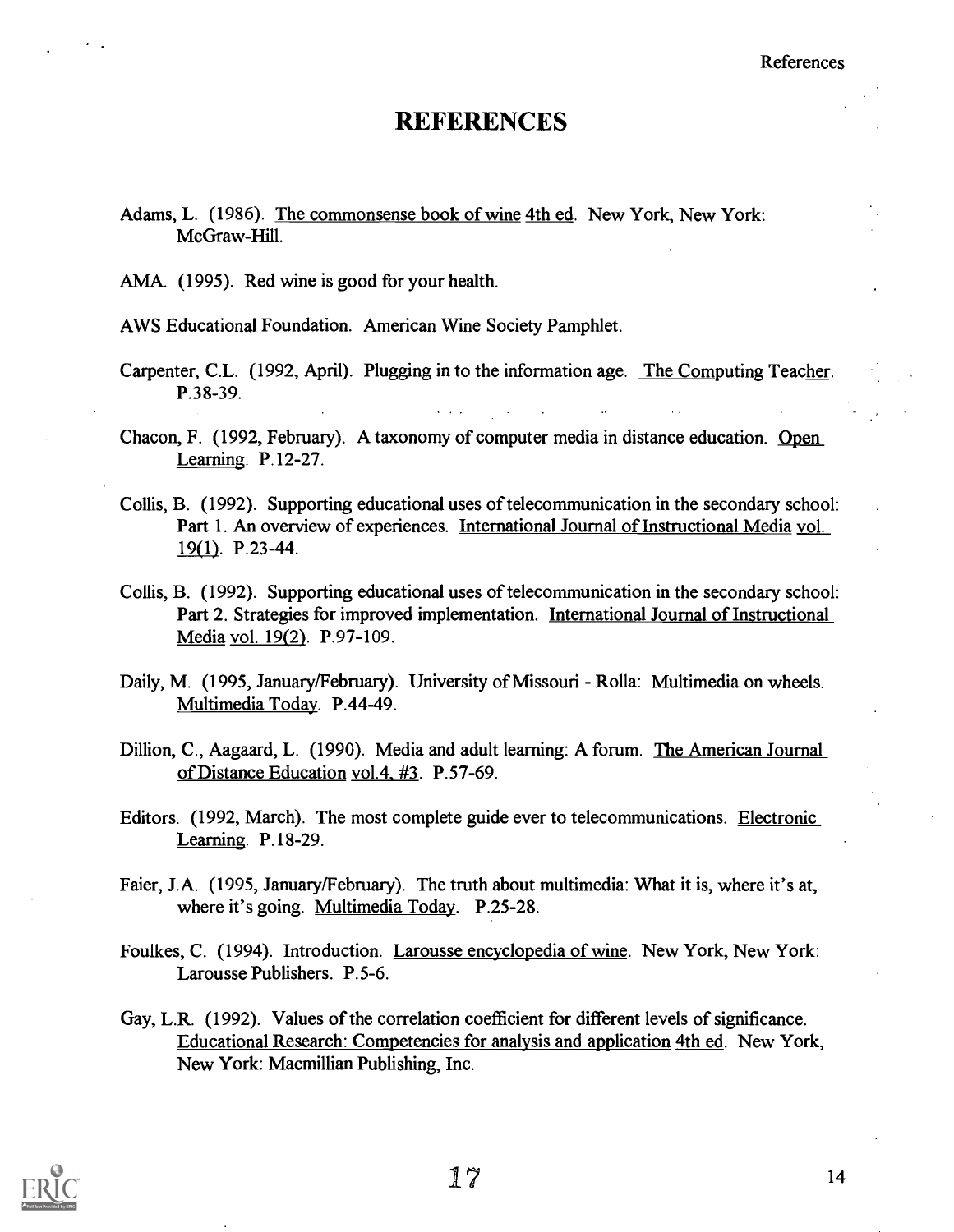- Hancock, V., Betts, F. (1994, April). From the lagging to the leading edge. Educational Leadership. P.24-29.
- Harden, S. (1995, January/February). Interactive multimedia company sets new standards for training development productivity. Multimedia Today. P.30-33.
- Henschke, J. A. (1991, January). Innovating with telecommunications. Adult Learning. P.9- 10.
- Howkins, B. (1987). Rich, rare & red: a guide to port. San Francisco, CA: The Wine Appreciation Guild.
- IBM. (1995, March/April). U.S. Steel Group: Delivering information and training with multimedia. Multimedia Today. P.37-39.
- Kapor, M. (1993, July/August). Where is the digital highway really heading?. Wired. P.53- 59, 94.
- Kay, A. C. (1991, September). Computers, networks and education. Scientific American. P.138-148.
- Kendall, R.M. (1992, Winter). Evaluating the benefits of a computer based telecommunication network: Telementoring and teletraining for educators in rural areas. Journal of Research in Rural Education. P.41-46.
- Launbe, J. (1995, November 30). Common sense lives on. Wine Spectator. P.27.
- Lehman, J.D., Campbell, J.P., Halla, M., Lehman, C. (1992). Doing science in the electronic school district. Journal of Computers in mathematics and science teaching 11. P.193- 198.
- McFarland, R.D. (1995, February). Ten design points for the human interface to instructional multimedia. T.H.E. Journal. P.67-69.
- Miller, R.L. (1995, March/April). 10 Good reasons for multimedia training. Multimedia Today. P.34.
- Pentecost, L. (1995, January-March). Preparing for a career in interactive multimedia. Multimedia Today. P.40-42.
- Peterson, N.K., Orde, B.J. (1995, February). Implementing multimedia in the middle school curriculum: Pros, cons and lessons learned. T.H.E. Journal. P.70-75.

Rogers, A. (1994, May/June). Living the global village. Electronic Learning. P.28-29

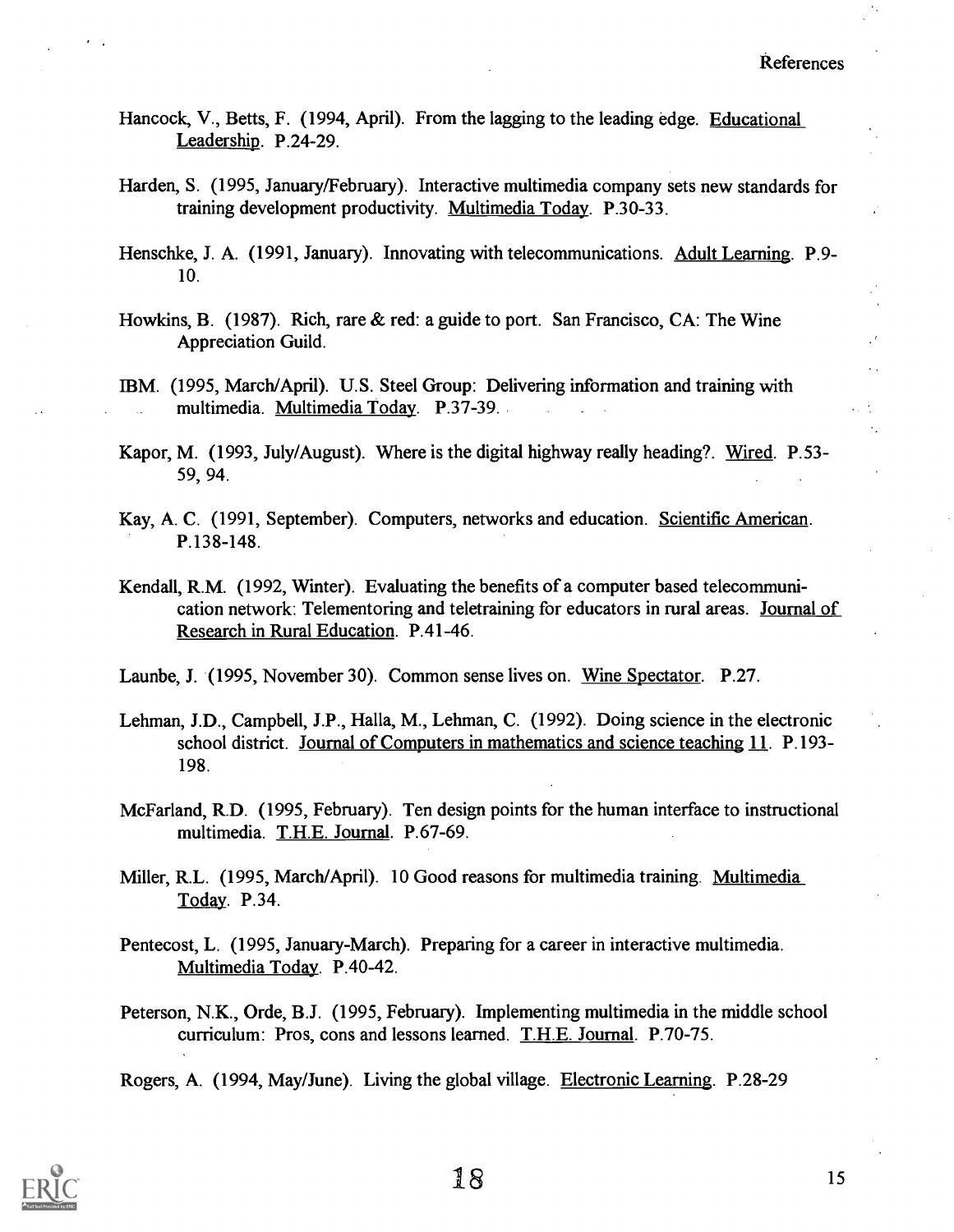Schoonmaker, F. (1988). Introduction. The new Frank Schoonmaker encyclopedia of wine 1st ed. New York, New York: William Morrow & Comp.

Shanken, M. (1995, November 30). Wine Spectator.

- Software. (1994). Wines of the world. CD-ROM. Seattle, WA: Multicom Publishing, Inc.
- Standford, B. (1992, January/February). Windows on the world. Media & Methods. P.16- 19.
- Todd, M. (1995, September). The Zine: eccentric but essential. Sag Harbor, New York: Great Zines, Inc.
- Turner, T. (1991, Spring). The global community: Education through technology. Community Education Journal. P.6-7.
- VanGelder, S., MacLean, M. (1988, November). Telecommunications in an integrated language arts unit. Canadian Journal of English Language Arts vol.2, #3, final ed.

Whitten, D. (1995, November 30). Teach your children well. Wine Spectator. P.31.

- Willis, B.D. (1994). Distance education strategies and tools. Englewood Cliffs, New Jersey: Educational Technology Publications, Inc.
- Wood, A.DG. (1995, January/February). Instructional technology in the business environment. Multimedia Today. P.18-22.

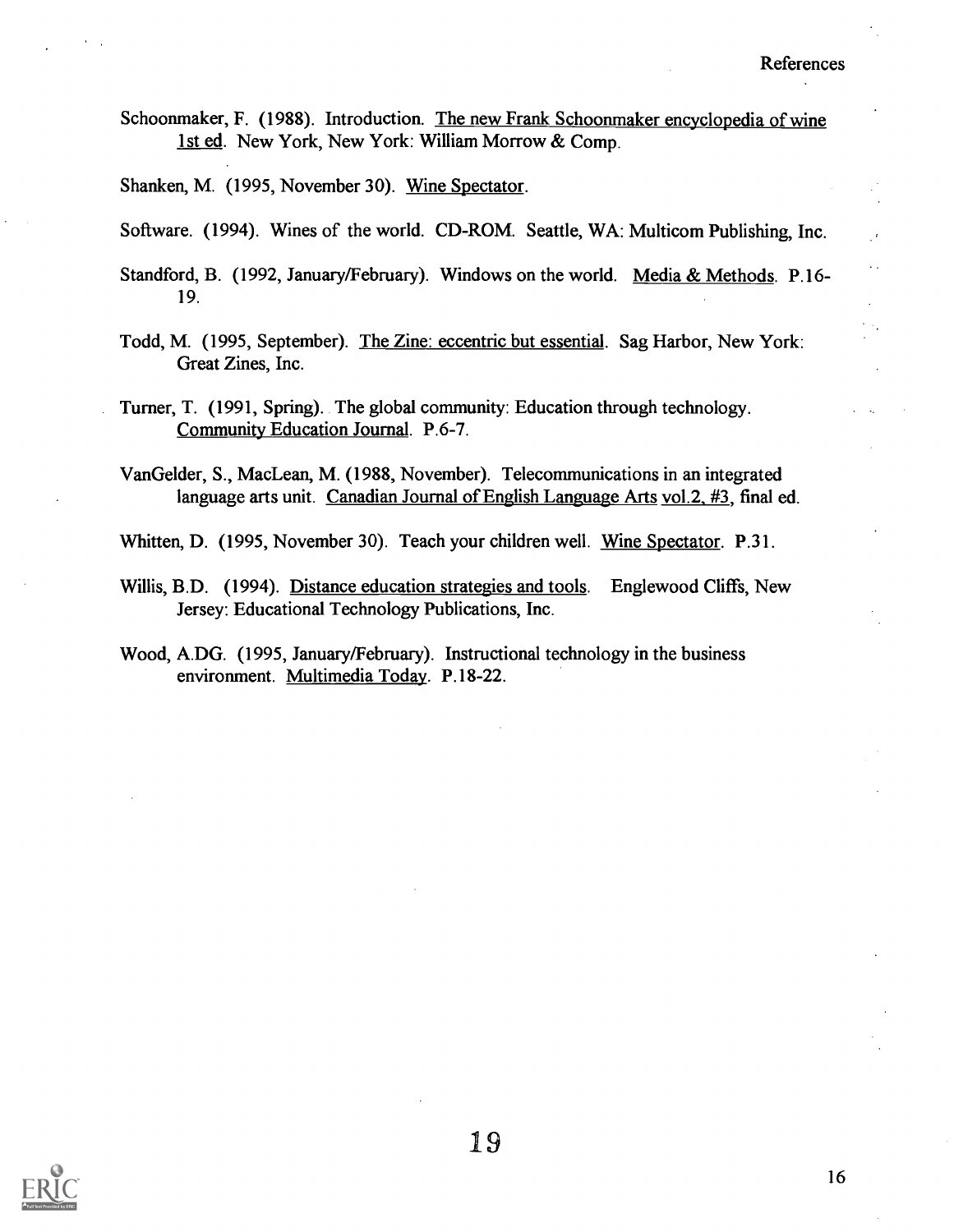$\bar{z}$ 

ERIC



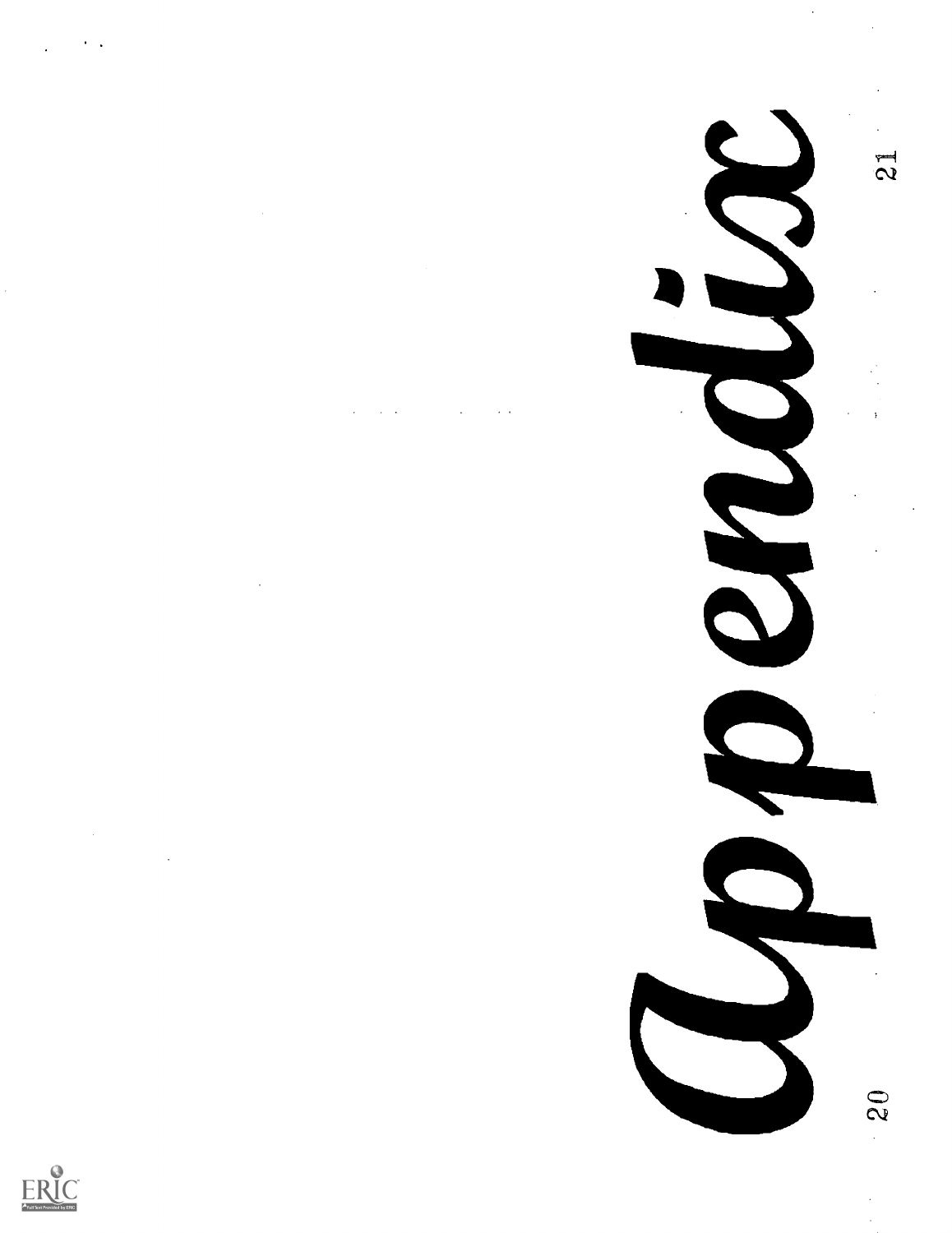

# $\gamma$  Wine: Multimedia and Distance Learning Survey

Research for Master's thesis

**DMG ENTERPRISES** \* 14 Hanrahan Avenue, Suite 1000 \* Farmingville, NY 11738-2406

## DEMOGRAPHIC INFORMATION

Circle or fill-in answer where appropriate

Age: 21-30 31-40 41-50 51-60 61+ Sex: M  $F$  Marital Status: Single Married Education: HSD AAS Bachelor Master Master+ Home (city, state): Income: <\$25K \$26K-\$50K \$51K-\$75K \$76K-\$100K \$101K+ Occupation: Executive Professional Manager Worker Houseperson

Wine Preference: Red White Blush Sparkling Apprx. \$'s per Bottle Spent: \$ Glycerin Level: Very Sweet Sweet Semi-dry Dry Very Dry Wine Origin Drank Most: Long Island California French Italian Other:

## SURVEY QUESTIONS

- 1. Do you drink wine? YES No USED To
- 2. Approximately how many glasses per week? 0 1-2 3-4 5-7 8-10 11+
- 3. How would you rate your level of wine knowledge? Low  $1 \quad 2 \quad 3 \quad 4 \quad 5$  High
- 4. How did you attain your wine knowledge? Friends Tasting Job related Wineries Other:
- 5. How effective do you feel the following would be for learning about wine (rate 1 low to 5 high):

CD-ROM computer programs kiosk interactive display magazines

- radio televised classes video tape instruction wine tasting classes \_\_\_\_\_\_ 6. Has any of your wine knowledge come from multimedia? 7. Has any of your wine knowledge come from distance learning? 8. Have you ever used a computer on-line internet service? YES No YES NO YES NO 9. Have you ever used a computer on-line internet service to find out about wine? YES NO 10. Would learning about wine through multimedia interest you? YES No
- 11. Would learning about wine through distance learning interest you? YES No

Thank you for your time.  $\bullet$ 

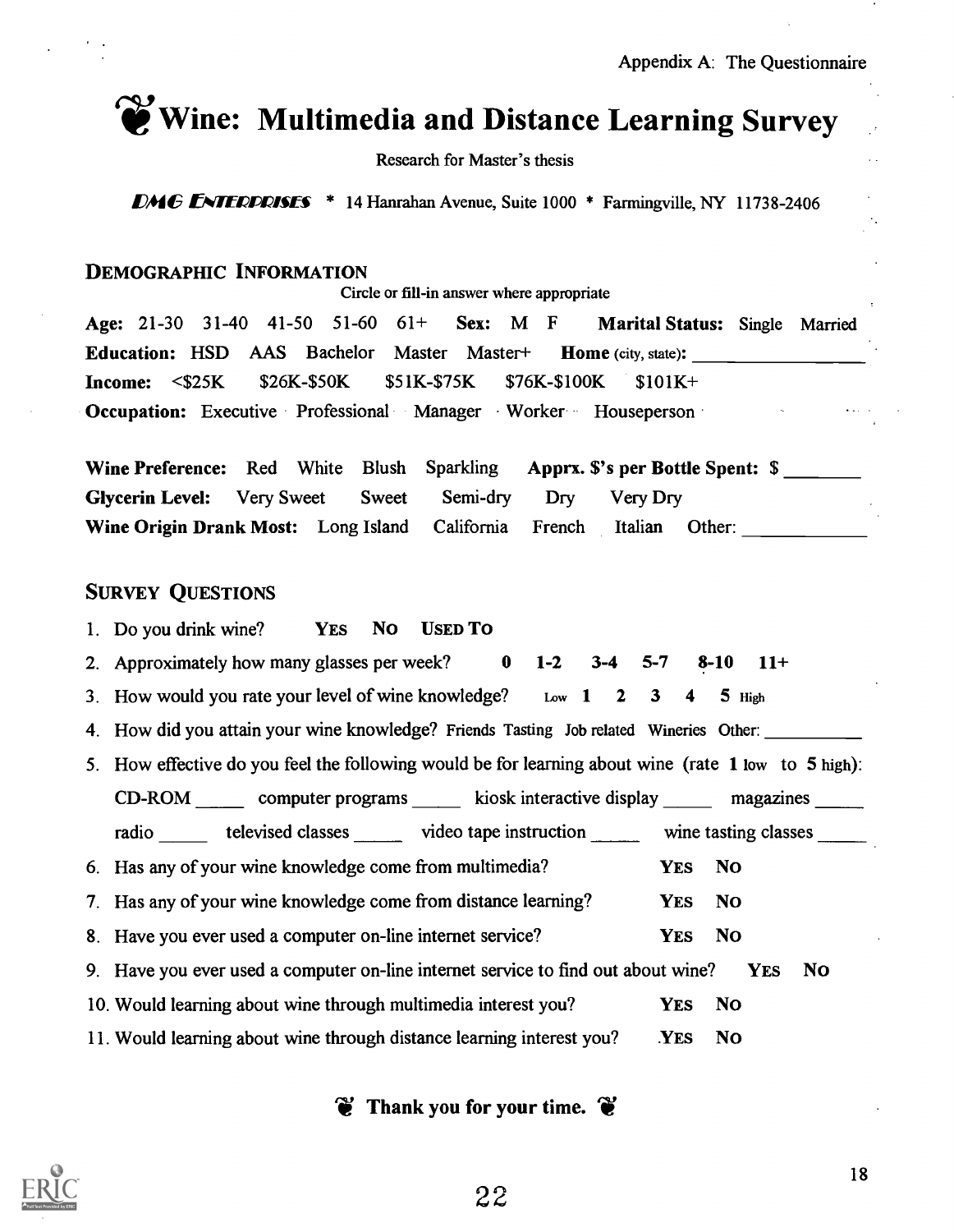Appendix B : Hoards of Internet Information

HTTP://AUGUSTUS.CSSCR.WASHINGTON.EDU/PERSONAL/BIGSTAR-MOSAIC/WINE.HTML Our new URL is: HTTP://WWW.SPEAKEASY.ORG/~WINEPAGE/WINE.HTML TASTING ARCHIVE THE CELLAR (WINE FAQ, WGG & MORE) THE WINE CELLAR MACVINE MAGAZINE MACVINE MAGAZINE WASHINGTON WINE TOUR WA WINE TOUR RATE ROBERT PARKER RATE ROBERT PARKER VIRTUAL TASTING GROUP VIRTUAL TASTING GROUP SEATTLE WINE WORLD GUESS THE WINE! TOO MUCH OAK ? OAK POLEMIC GUESS THE WINE backwinepage@speakeasy.org

HTTP://CYBERACTIVE-1.COM/HTML/WINE.HTML THE LONG ISLAND WEB Producing some of the best wines in the country, Long Island wineries are a great place to visit and sample some of the fine wines they produce. Most wineries have tours and tastings available as well as sales. This site brings you all the information you want to know about Long Island. If you're traveling to New York, be sure to visit Long Island. And if you're visiting Long Island, make sure to visit The Long Island Web first!!!

### BANFI VINEYARDS

111 Cedar Swamp Rd. Old Brookville, NY 11545 Phone: 516-626-9200

BEDELL CELLARS Route 25, Main Rd. Cutchogue, NY 11935 Phone: 516-734-7537

BIDWELL VINEYARDS

Route 48 Cutchogue, NY 11935 Phone: 516-734-5200

BRIDGEHAMPTON WINERY Sag Harbor Tpk Bridgehampton, NY 11932 Phone:516-537-3155

DUCK WALK VINEYARDS P.O. Box 962 Watermill Southampton, NY 11976 Phone:516-726-7555

GRISTINA VINEYARDS Route 25, Main Rd. Cutchogue, NY 11935 Phone:516-734-7089

HARGRAVE VINEYARD Route 48 Cutghogue, NY 11935 Phone:516-734-5158

JAMESPORT VINEYARDS Route 25, Main Rd. Jamesport, NY 11947 Phone:516-722-5256

LENZ WINERY Route 25, Main Rd. Peconic, NY 11958 Phone: 516-734-6010

MATTITUCK HILLS WINERY SAGPOND VINEYARDS Bergen & Sound Ave. Mattituck, NY 11952 Phone: 516-9150 Sagg Road

PALMER WINERY Sound Ave. Aquebougue, NY 11931 Phone: 516-722-9463

PAUMANOK VINEYARDS Route 25, Main Rd. Aquebougue, NY 11931 Phone: 516-722-8800

PINDAR VINEYARD Route 25, Main Rd. Peconic, NY 11958 Phone: 516-734-6200

PUGLIESE VINEYARDS Route 25, Main Road Cutchogue, NY 11935 Phone: 516-734-4057

Sagaponack, NY 11762 Phone: 516-537-5106

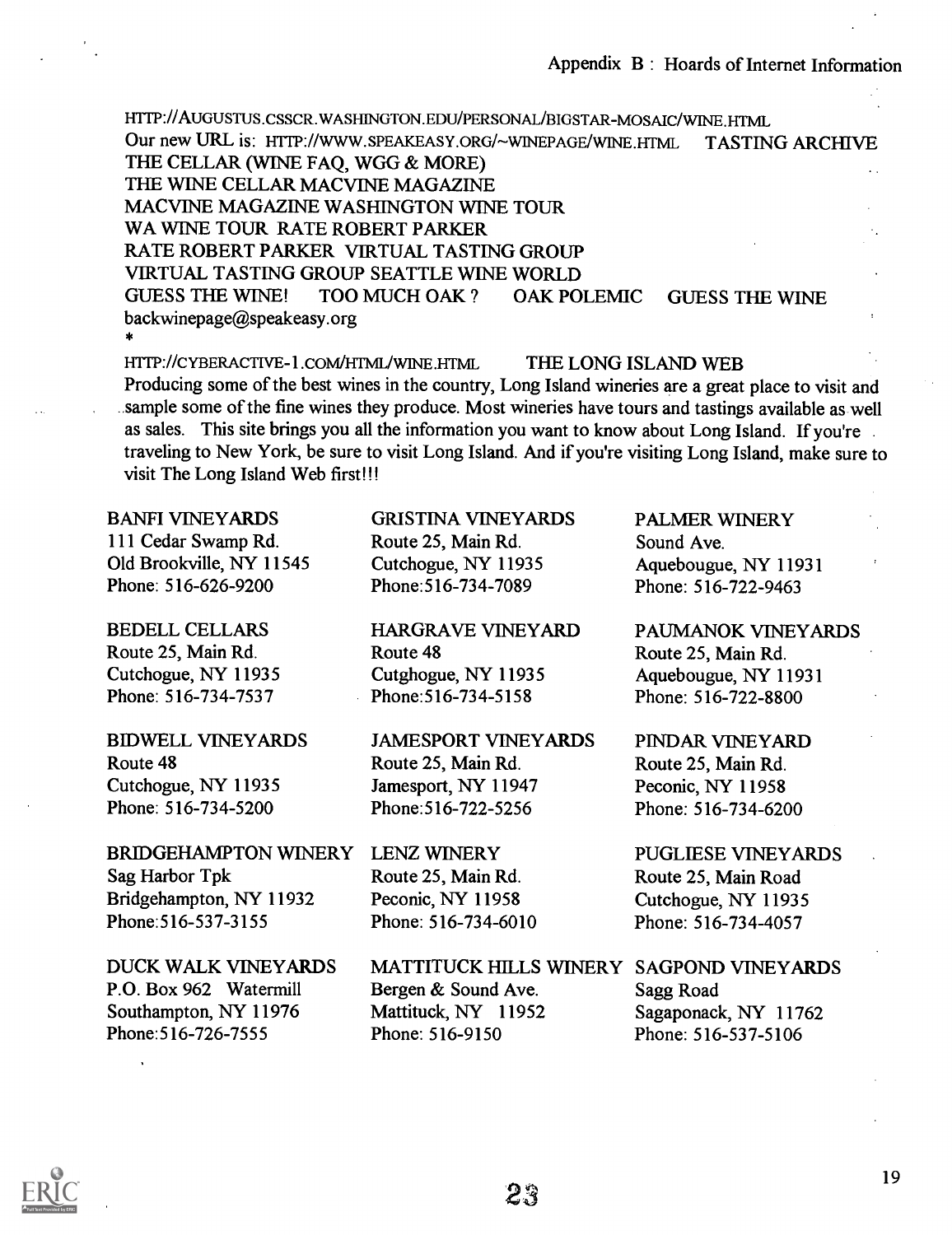VIRTUAL LIBRARY WINE INFORMATION BY GEOGRAPHICAL REGION Croatian Wines Hungarian Wine regions Long Island Wines Napa Valley, California, USA Wines of Northern Michigan, USA New York State Wineries. Liquor Control Board of Ontario (LCBO) Home Page Pilot Oregon Wines Piedmont Region, Italy Santa Barbara County Vintner's Assocation Wines of Slovenia Sonoma County . South African Wines Spanish Wines Your Country Cellar featuring South African Wines Washington State, USA EDUCATION AND RESEARCH UC Davis' Viticulture & Enology WWW Page CSIRO Grapevine Server in Australia. Wine Research and Extension at the Department of Food Science and Technology at Cornell University. ZINES AND NEWSLETTERS Wine Weekly - WWW Magazine Grapevine Wine Net News WINE SOCIETIES Society of Wine Educators Slovenia Sonoma County South African Wines Spanish Wines Your Country Cellar featuring South African wines Washington State Washington State UC Davis' Viticulture & Enology WWW Page Grapevine Server Wine Research and Extension HTTP://WWW.NYSAES.CORNELLEDU/FST/MARKET/WINERES.HTML WINE RESEARCH AND EXTENSION

- Dr Thomas Henick-Kling, Associate Professor, Wine Microbiology and Fermentation Technology, Cornell University, Department of Food Science and Technology, Geneva NY - Dr Robert M. Pool, Professor, Vineyard Management, Cornell University, Horticultural Sciences, Geneva, NY

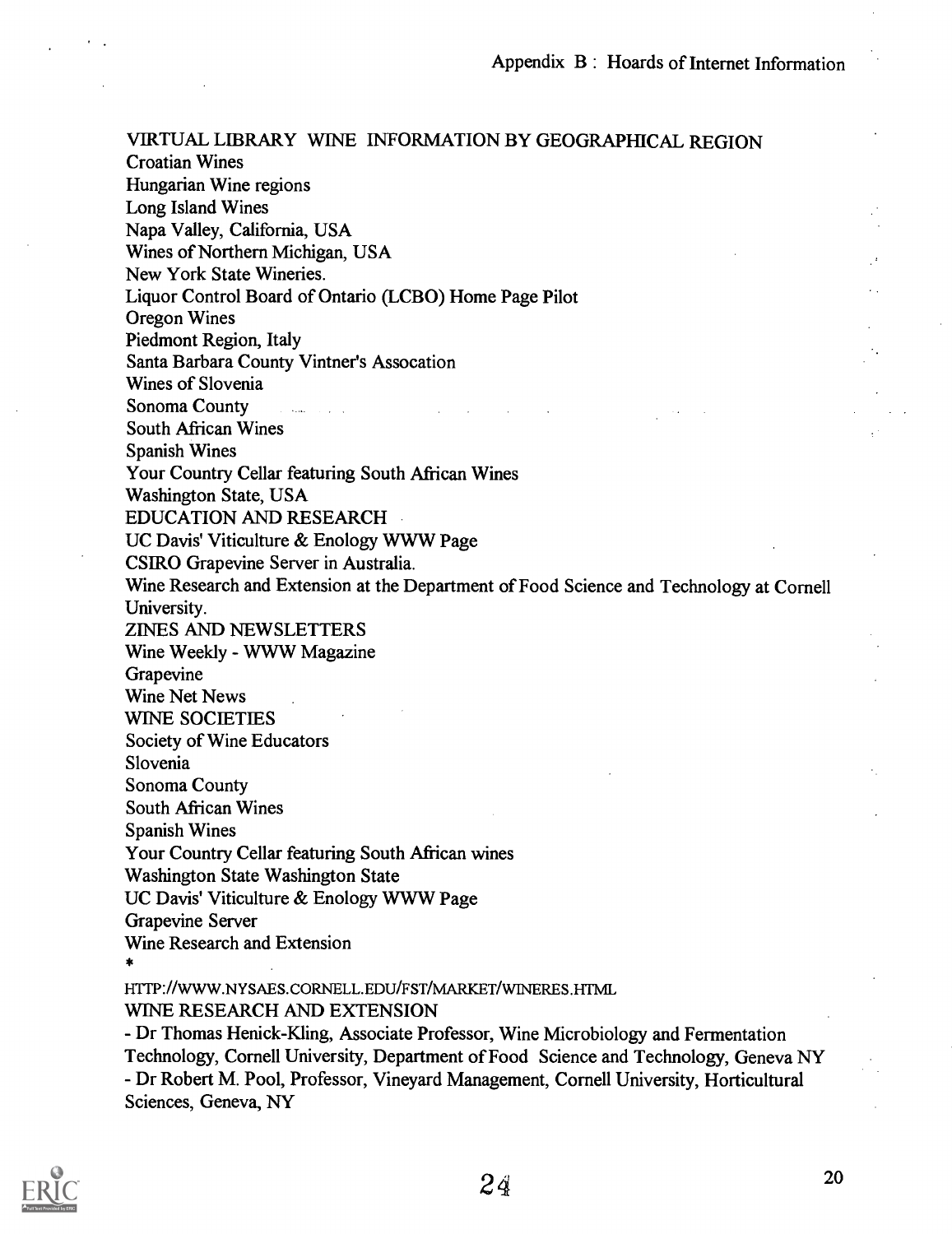-Dr Terry Acree, Professor, Food Chemistry, Aroma of Foods, Cornell University, Department of Food Science and Technology, Geneva NY

- Dr Don Splittstoesser, Professor, Food Microbiology, juice and wine spoilage, Cornell University, Department of Food Science and Technology, Geneva NY

- Dr Mark McLellan, Associate Professor, Food Processing Technology, Cornell University, Department of Food Science and Technology, Geneva NY

- Dr Karl Siebert, Professor, Food Biochemistry, Cornell University, Department of Food Science and Technology, Geneva NY

- Dr Andy Rao, Professor, Food Process Engineering, Cornell University, Department of Food Science and Technology, Geneva NY

**Research:** Laboratory research concentrates on the physiology of lactic acid bacteria of wine, their metabolism of sugars and organic acids in wine, adaptaion to growth at low pH, and the preparation of bacterial starter cultures for induction of malolactic fermentation in wine. Further studies are concerned with the fermentation activity of wine yeast and the effect of bacteria and yeast starter cultures on wine quality. Winemaking trials are carried out to study the effects of viticultural practices and variations of vinification techniques on wine quality. Also, new grape varieties and newly selected clones of established varieties are vinified to determine their winemaking potential for New York. The extension service provides technical information and assistance for quality assurance.

Wine Analytical Laboratory and New York Wine Data Bank: With support from the New York wine industry, the laboratory was started in February 1989. The laboratory provides analytical services and consultation to the wine industry and other fermentation industries. The laboratory is set up to carry out a wide range of standard analyses of juices and wines. The data base, which keeps record of all sample analyses carried out in the laboratory, for New York wineries and can provide some valuable data on juice and wine composition by variety, year, growing region and vineyard location.

Annual New York Wine Industry Workshop: The 3 day workshop provides updates on winemaking and viticulture techniques, laboratory techniques, regulatory issues, and marketing. Technical Seminars and Wine Tastings Special topic seminars for the and interested amateur winemakers.

HTTP://WWW.EE.PDX.EDU/~TIMT/HTML/WINE.HTML

\*

#### HTTP://WWW.OPAL.COM/GRAPEVINE

HOME OF WINE INFORMATION & WINE NET NEWS E-Mail: budstar@vino.com HTTP://WWW.VINO.COM/REVIEW.HTML Wines tasted very recently by Bud & Bill 1993 Peter Micheal Clos du Ciel Chardonnay 96pts--this is the finest Chard I have had from CA in many years. buy it and don't look back...

1992 Cerretto Cabernet (Italy) la Bernardina 93pts-- really spectacular stuff with lots of dark fruit yet presented in the understated manner of a great Bordeaux. One of the best Cabs from Italy other than Solia I have ever tasted.

1993 Ferrari Carano Chardonnay 87pts--can't hold a candle to previous vintages. Hopefully just in a DUMB stage the wine just has very little of the structure that was indicative of it's predecessors

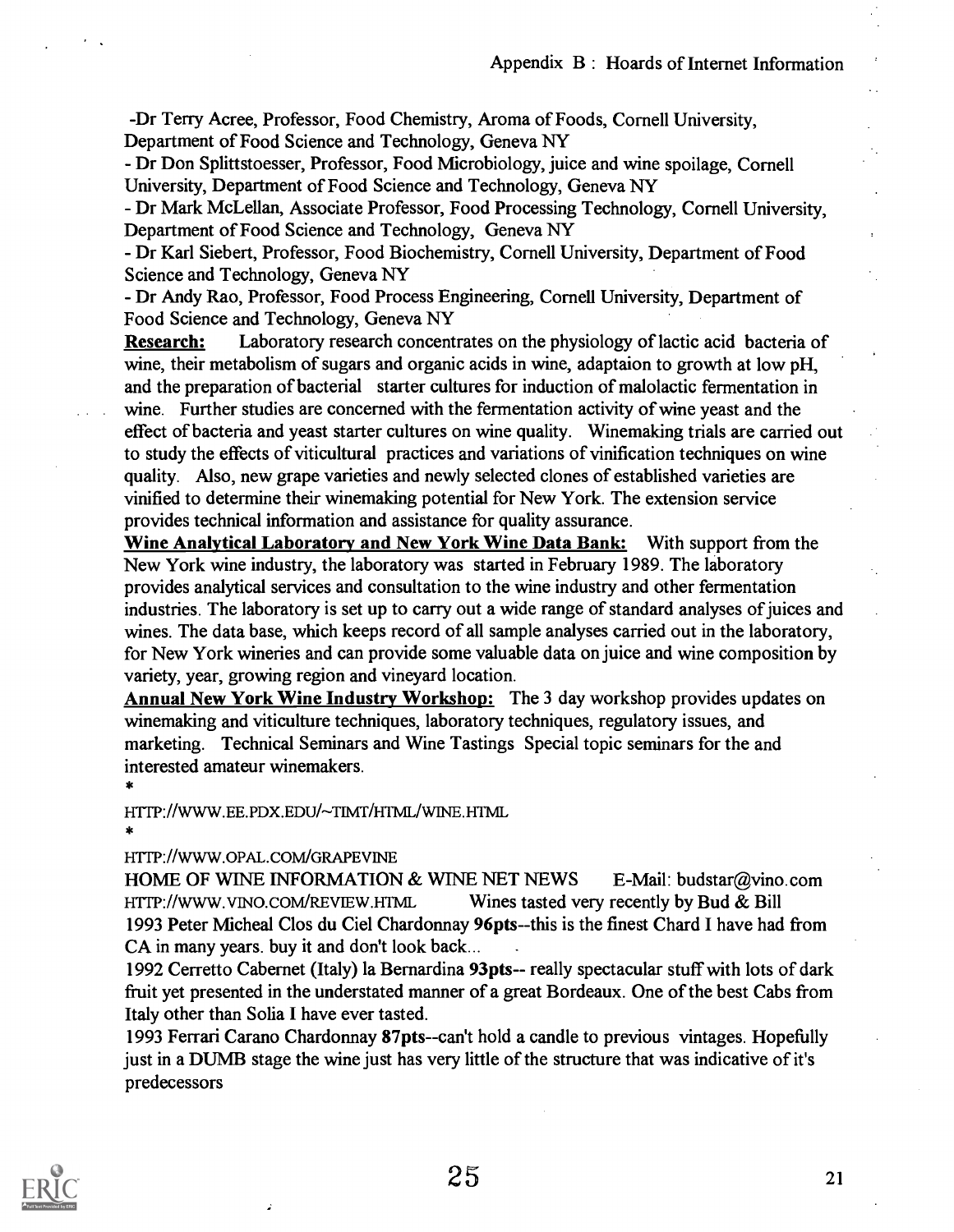1993 Gundlach Bunschu Merlot(Sonoma) 89+--quite intense with tobbaco overtones. This is another winner for GB, following their splendid 1992 this is a very credible effort. Given the lackluster array of other Merlots from CA in 1993 this wine is worthy of your attention. 1993 Meerlust Merlot (S. Africa)--83pts--given the price(11.00) this wine is rather disapointing -- brownish and on the thin side it just doesn't have enough fruit. On the other hand it does have a Bordeaux style and is fully mature so it will go well with food.

CANWINE (canwine-request@his.com) for Canadian wines FOODWINE (listserv@cmuvm.csv.cmich.edu) for mainly food and some wine OZWINE (maiser@koala.cs.cowan.edu.au) for Australian and New Zealand wines

\*

HTTP://WWW.RAVENNA.COM/SAMS/ Already catering to the worldwide market of wine connoisseurs, Sam's Wine Warehouse has extended their storefront to the WWW! \*

HTTP://WWW.WILDER.COM/WINERY.HTML E-Mail comments: winery@wilder.corn

WELCOME TO APPELLATION SPRING WINERY AND THEIR T-SHIRTS: Bonny Doon Vineyard Dry Creek Villa Mt. Eden Cakebread Winery Mirassou Bonny Doon Vineyard Cameros Creek Robert Pecota Back to Eureka! Web Conn Creek Schramsberg Junction

\*

HTTP://WWW.SOFCOM.COM.AUNICKS/INDEX.HTML VINTAGE DIRECT -

AUSTRALIA'S GREAT WINES AND GOURMET PRODUCTS AT DIRECT PRICES Vintage Direct is the mail order branch of the Melbourne based Nicks Wine Merchants group. We offer some of the world's best wines at direct prices together with a 100% money back guarantee - No ifs or buts. There's No Freebies, No Look Alikes and No Bull. Wines on the Internet (sm) is your cyberspace guide to wine and wineries. We are dedicated to extending the hospitality of wineries everywhere to all wine lovers on the web. You'll find great information here and outstanding wines from vintners around the globe. Meet the wineries and associations who are hosting this web site in Virtual Wine Country, visit the Virtual Tasting Room, shop for bargains in the Vintage Village, check the Cyber- Calendar of Wine Events and explore the WineWizard's Resourcery of wine information.

LINK TO VIRTUAL WINE COUNTRY VIRTUAL WINE COUNTRY - ALL WINERIES LINK TO VIRTUAL WINE TASTING ROOM VIRTUAL WINE TASTING ROOM Come in and "taste" your favorite wine. Try a Cabernet, Chardonnay, Merlot, Pinot Noir, or Zin. You'll find the winemaker's notes on each wine. Many are only produced in small quantities and can't be purchased elsewhere. It's a great place to find unique wines and exceptional values for your cellar, your friends or yourself?

LINK TO RESOURCERY WINEWIZARD'S RESOURCERY

Want to learn more about wine? Visit the Resourcery(sm), where resources and Internet magic mingle. Read short articles on popular varietals. Try the Wine Quiz Question of the Week. The first and only place on the web where professional winemakers will respond to your questions about wine and winemaking. Get advice on the proper humidity for a wine cellar from Alderbrook's Winemaker, Bob Cabral.

MORE ABOUT WINES ON THE INTERNET

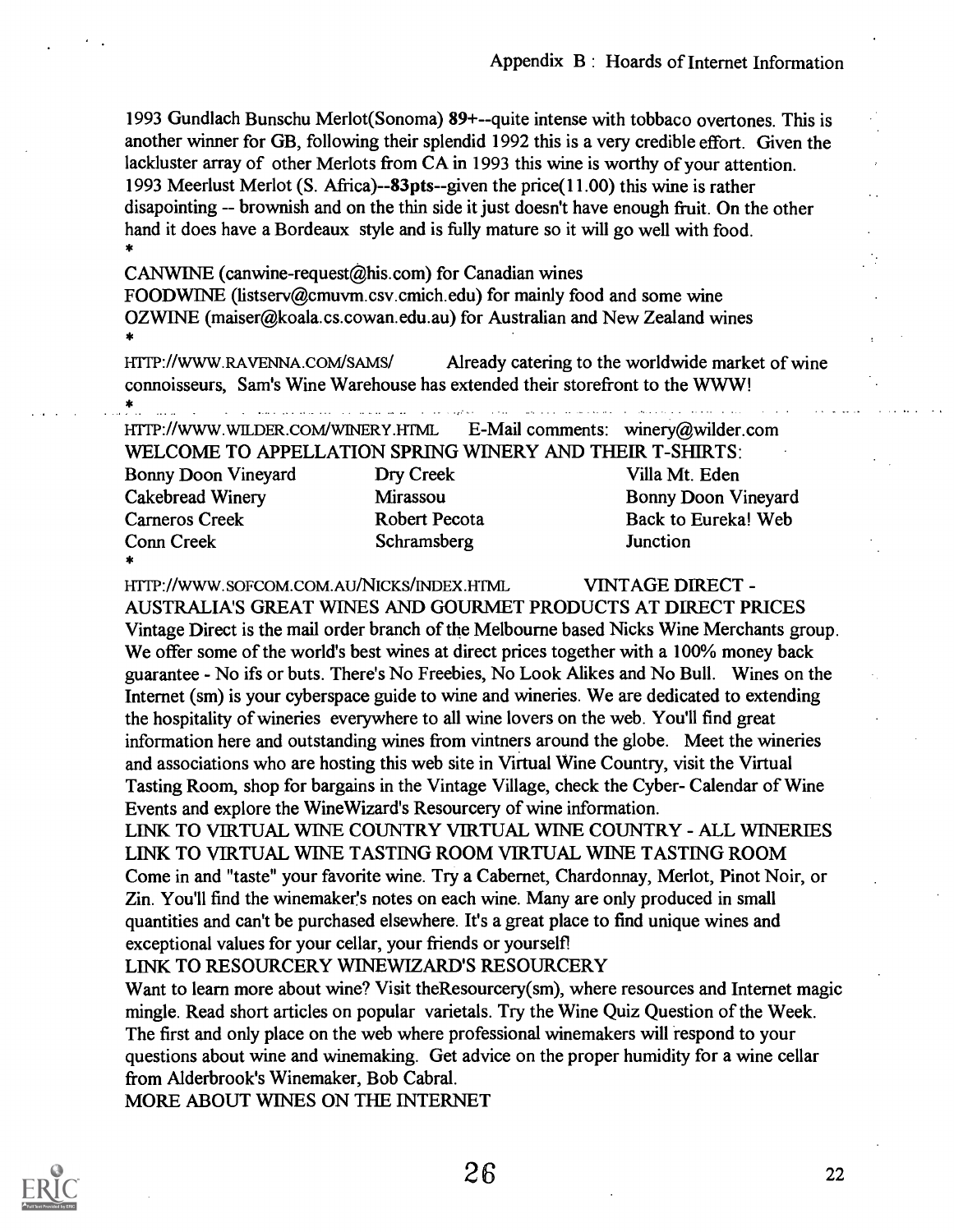Wines Cyber Calendar, send event information by e-mail to events@wines.com. We're continually exploring and creating new ways of using this medium to promote the enjoyment of good and great wine. Send comments and suggestions. E-mail: comments@wines.com. Wine Producers: Marquis Alfieri, Gary Farrell Wines, Brotherhood Winery , McGregor Vineyard & Winery, Cedar Mountain Winery, Thomas Coyne Winery, Thornton Winery, Alderbrook Vineyards & Winery, Chateau De Baun, Murphy-Goode Winery, Paradise Ridge Winery, Peju, Province, Mariani Winery & Saratoga Vineyards, Rutherford Hill Winery. Associations: Livermore Valley Winegrowers Association , Monterey Wine Country Associates, Santa Cruz Mountains Winegrowers Association, Santa Barbara County Vintners' Association, Silverado Trail Wineries Association.

WineWizard's Notes: Alicante, Bouschet, Cabernet, Sauvignon, Merlot, Petite Sirah, Pinot Noir, Zinfandel, Chardonnay, Gewarztraminer, Riesling, Sauvignon Blanc (Fume Blanc), Late Harvest and Dessert Wines, Champagne and Sparkling Wines.

\* $\mathbf{r}$  and  $\mathbf{r}$  $\mathbf{L}$  . The set of  $\mathbf{L}$  $\mathbf{r}$  . The set of  $\mathbf{r}$ HTTP://WWW.BRANCH.COM/ORFILA/ORFILA.HTML ORFILA VINEYARDS GOURMET

COOKING OILS Orfila Vineyards, known for its award winning wines, is now offering a wonderful selection of great tasting and healthy gourmet cooking oils. Our wine maker, Leon Santoro has carefully selected our grapeseed oils and olive oil from the finest available. We are very happy and proud to offer you the opportunity to sample some of the world's healthiest and we think, best tasting cooking oils. Of course, we still produce a wide variety of fine wines. For information on our oils or award winning wines, call us at 800-868-9463. \*

HTTP://TOWN.HALL.ORG/FOOD/WINE/ INTERNET MINTBAR webmaster@town.hall.org \*

HTTP://WWW.CLARK.NET/PUB/WINE/HOME.HTML

Welcome to The Internet Wine Rack, the on-line catalog for fine wine and liquors.

HTTP://WWW.SHOPPING2000.COM/SHOPPING2000/AMBROSIA/ SHOPPING2000(tm) 160 Madison Ave., NY 10016. Phone: 212-447-9494 E-mail: cw@pipeline.com \*

HTTP://WWW.COMMERCE.COM/CLOS/CLOS-TOP.HTML CLOS LA CHANCE WINES - CA Phone: 1-800-ITS-WINE Fax: (408) 741-1198 E-mail: WJMurphy@aol.com \*

HITP://WWW.WINENLIQUOR.COM/WINE/WINE.HTM \*

HTTP://WWW.MAGICWINDOWS.COM/~MWINFO \*

HTTP://WWW.WINE.COM/WINE/

Copyright © 1994 Access InfoSystems. Contact webmaster@wine.com

HITP://WWW.VIRTUALVIN.com/

Fuji Publishing Group: Wine Page Virtual Vineyards

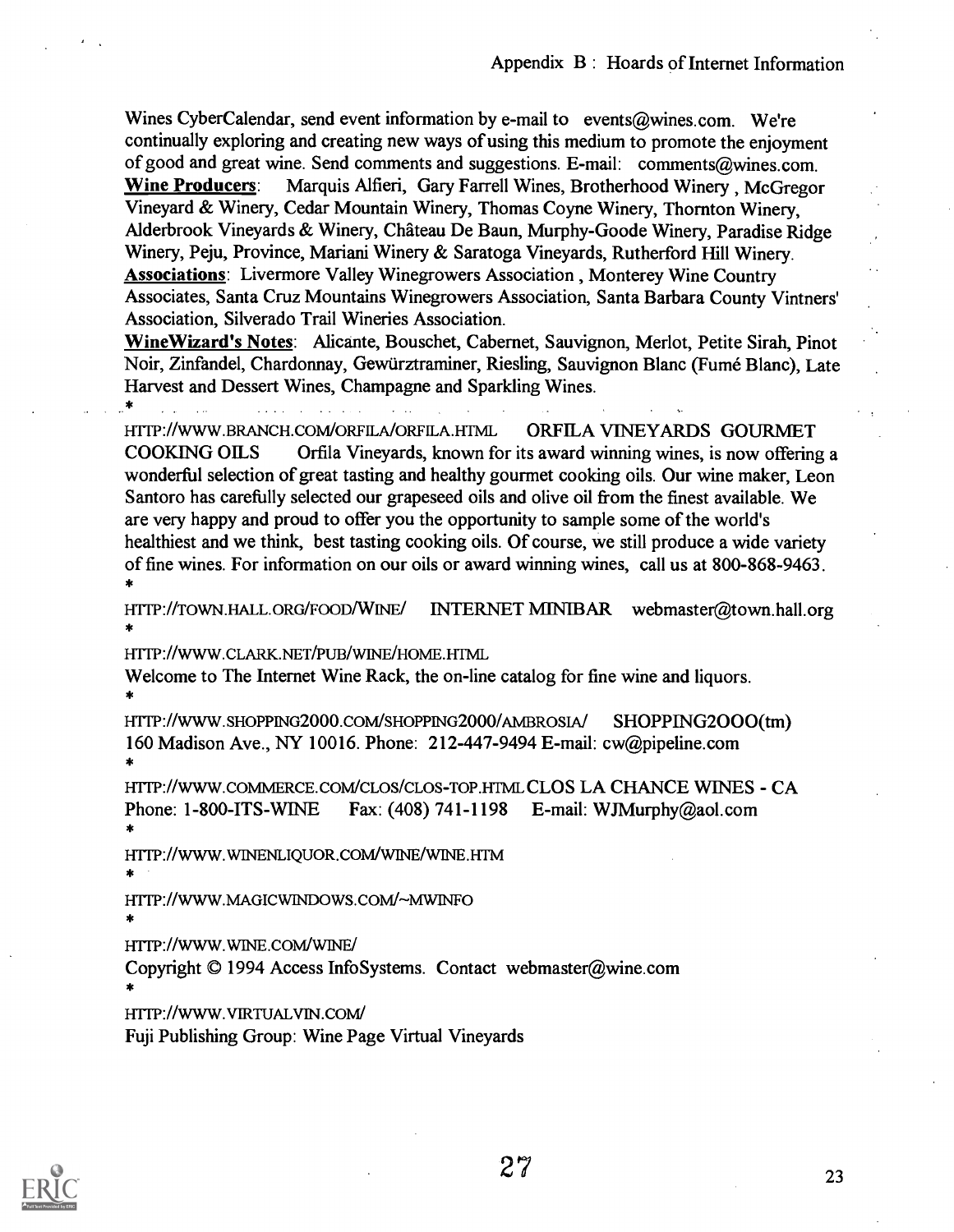| ID             | CD                      | Prog           | Kiosk                   | Bk/Mag                                                     | Radio          | T <sub>V</sub> | <b>Video</b>   | Taste        | <b>MM</b> | <b>DL</b> | <b>OL</b> | WOL | <b>WMM</b> | <b>WDL</b> |
|----------------|-------------------------|----------------|-------------------------|------------------------------------------------------------|----------------|----------------|----------------|--------------|-----------|-----------|-----------|-----|------------|------------|
| 1              | 5                       | 3              | O                       | 3                                                          | $\mathbf{1}$   | 3              | 4              | 5            | yes       | no        | yes       | no  | yes        | no         |
| $\mathbf{z}$   | $\mathbf{z}$            | $\mathbf{z}$   | $\overline{\mathbf{c}}$ | 3                                                          | $\mathbf{Z}$   | 3              | 3              | 4            | yes       | yes       | no        | no  | yes        | yes        |
| 3              | 5                       | 3              | $\mathbf{1}$            | $\overline{c}$                                             | O              | 4              | 4              | 5            | no        | no        | no        | no  | yes        | no         |
| 4              | 3                       | 3              | $\overline{\mathbf{c}}$ | $\overline{c}$                                             | $\mathbf{Z}$   | 4              | 4              | 5            | no        | no        | yes       | no  | yes        | yes        |
| 5              | 4                       | 1              | $\mathbf{z}$            | 5                                                          | 1              | З              | 4              | 5            | yes       | yes       | yes       | yes | yes        | yes        |
| 6              | 3                       | 3              | 3                       | 4                                                          | 3              | 3              | 4              | 5            | yes       | no        | no        | no  | yes        | yes        |
| $\overline{7}$ | 3                       | 3              | O                       | $\mathfrak{Z}% _{M_{1},M_{2}}^{\alpha,\beta}(\varepsilon)$ | 1              | 5              | 5              | 5            | yes       | yes       | yes       | yes | yes        | yes        |
| 8              | 3                       | 3              | ο                       | 4                                                          | 1              | 1              | $\overline{c}$ | 5            | no        | no        | no        | no  | no         | yes        |
| 9              | 1                       | $\mathbf{z}$   | 1                       | 5                                                          | 3              | $\overline{c}$ | 3              | 5            | yes       | yes       | yes       | yes | no         | no         |
| 10             | 3                       | 3              | 3                       | 4                                                          | $\mathbf{z}$   | 4              | 3              | 5            | no        | yes       | yes       | yes | yes        | yes        |
| 11             | ο                       | Ο              | 0                       | O <sub>1</sub>                                             | 0              | 2              | 3              | 5            | no        | no        | no        | no  | yes        | yes        |
| 12             | 3                       | O              | О                       | 5                                                          | 1              | O              | 5              | 5            | yes       | yes       | yes       | yes | yes        | yes        |
| 13             | 3                       | 4              | O                       | 4                                                          | 3              | 2              | 2              | 5            | yes       | no        | no        | no  | no         | no         |
| 14             | О                       | О              | О                       | O                                                          | ο              | 4              | 4              | 5            | yes       | yes       | yes       | no  | yes        | yes        |
| 15             | Ο                       | 0              | О                       | 4                                                          | ο              | 0              | 0              | 5            | no        | no        | no        | no  | no         | no         |
| 16             | 5                       | 5              | O                       | 4                                                          | 4              | 5              | 5              | 5            | no        | no        | no        | no  | yes        | yes        |
| 17             | O                       | 0              | O                       | O                                                          | О              | О              | 5              | 5            | no        | no        | no        | no  | yes        | yes        |
| 18             | 3                       | 0              | ο                       | 3                                                          | О              | O              | 3              | 5            | yes       | no        | yes       | no  | yes        | yes        |
| 19             | 4                       | 4              | 3                       | 3                                                          | $\overline{c}$ | $\overline{c}$ | 3              | 5            | no        | no        | yes       | no  | yes        | yes        |
| 20             | О                       | О              | ο                       | 4                                                          | 0              | О              | О              | 5            | no        | no        | no        | no  | no         | no         |
| 21             | 5                       | 4              | 4                       | 3                                                          | 3              | 4              | 5              | 5            | no        | yes       | yes       | yes | yes        | yes        |
| 22             | $\overline{\mathbf{c}}$ | 4              | $\overline{c}$          | 3                                                          | $\mathbf{1}$   | 3              | 3              | 5            | no        | yes       | yes       | yes | yes        | yes        |
| 23             | $\mathbf{1}$            | $\mathbf{1}$   | 1                       | $\mathfrak{Z}$                                             | 1              | $\mathbf{Z}$   | 2              | 5            | no        | no        | no        | no  | no         | no         |
| 24             | O                       | 1              | О                       | O                                                          | $\mathbf{Z}$   | 4              | 3              | 5            | yes       | no        | no        | no  | yes        | yes        |
| 25             | 5                       | О              | ο                       | O                                                          | О              | O              | O              | $\cal O$     | no        | no        | no        | no  | no         | no         |
| 26             | 5                       | 3              | 3                       | 4                                                          | $\mathbf{z}$   | 3              | 4              | 5            | no        | no        | yes       | no  | yes        | yes        |
| 27             | 5                       | 5              | 3                       | 4                                                          | $\mathbf{z}$   | 3              | $\mathbf{z}$   | 3            | no        | yes       | yes       | yes | yes        | yes        |
| 28             | 3                       | 3              | $\overline{c}$          | 4                                                          | 4              | 4              | 3              | 5            | no        | yes       | yes       | yes | yes        | yes        |
| 29             | $\mathbf{1}$            | $\mathbf{1}$   | $\mathbf{1}$            | 1                                                          | 1              | 1              | 1              | 5            | no        | no        | no        | no  | no         | no         |
| 30             | $\mathbf{1}$            | 1              | $\mathbf{1}$            | 1                                                          | $\mathbf{1}$   | $\mathbf{1}$   | 3              | 5            | no        | no        | yes       | no  | no         | no         |
| 31             | 3                       | 3              | $\overline{c}$          | $\overline{c}$                                             | 1              | 3              | 3              | 5            | no        | yes       | yes       | yes | yes        | yes        |
| 32             | 4                       | 4              | 3                       | $\overline{c}$                                             | 3              | $\mathbf{3}$   | 3              | 5            | no        | no        | yes       | no  | yes        | no         |
| 33             | 4                       | 4              | 3                       | 1                                                          | О              | $\mathbf{3}$   | 4              | 5            | yes       | yes       | no        | no  | yes        | yes        |
| 34             | $\cal O$                | O              | O                       | $\mathcal{O}$                                              | O              | O              | O              | 5            | no        | yes       | yes       | yes | yes        | yes        |
| 35             | 4                       | $\overline{c}$ | 3                       | 5                                                          | 3              | $\mathbf{z}$   | 3              | 5            | no        | yes       | yes       | yes | yes        | yes        |
| 36             | 1                       | $\mathbf{1}$   | 1                       | 1                                                          | $\mathbf{1}$   | 1              | $\mathbf{1}$   | 5            | no        | no        | no        | no  | yes        | yes        |
| 37             | $\mathbf{1}$            | 1              | 1                       | 3                                                          | $\mathbf 3$    | 3              | 3              | 5            | no        | no        | yes       | no  | no         | no         |
| 38             | 5                       | 3              | 4                       | $\mathbf{1}$                                               | $\mathbf{Z}$   | $\mathbf{1}$   | $\mathbf{1}$   | $\mathbf{1}$ | no        | no        | yes       | no  | yes        | yes        |

 $\mathcal{L}$ 

BEST COPY AVAILABLE

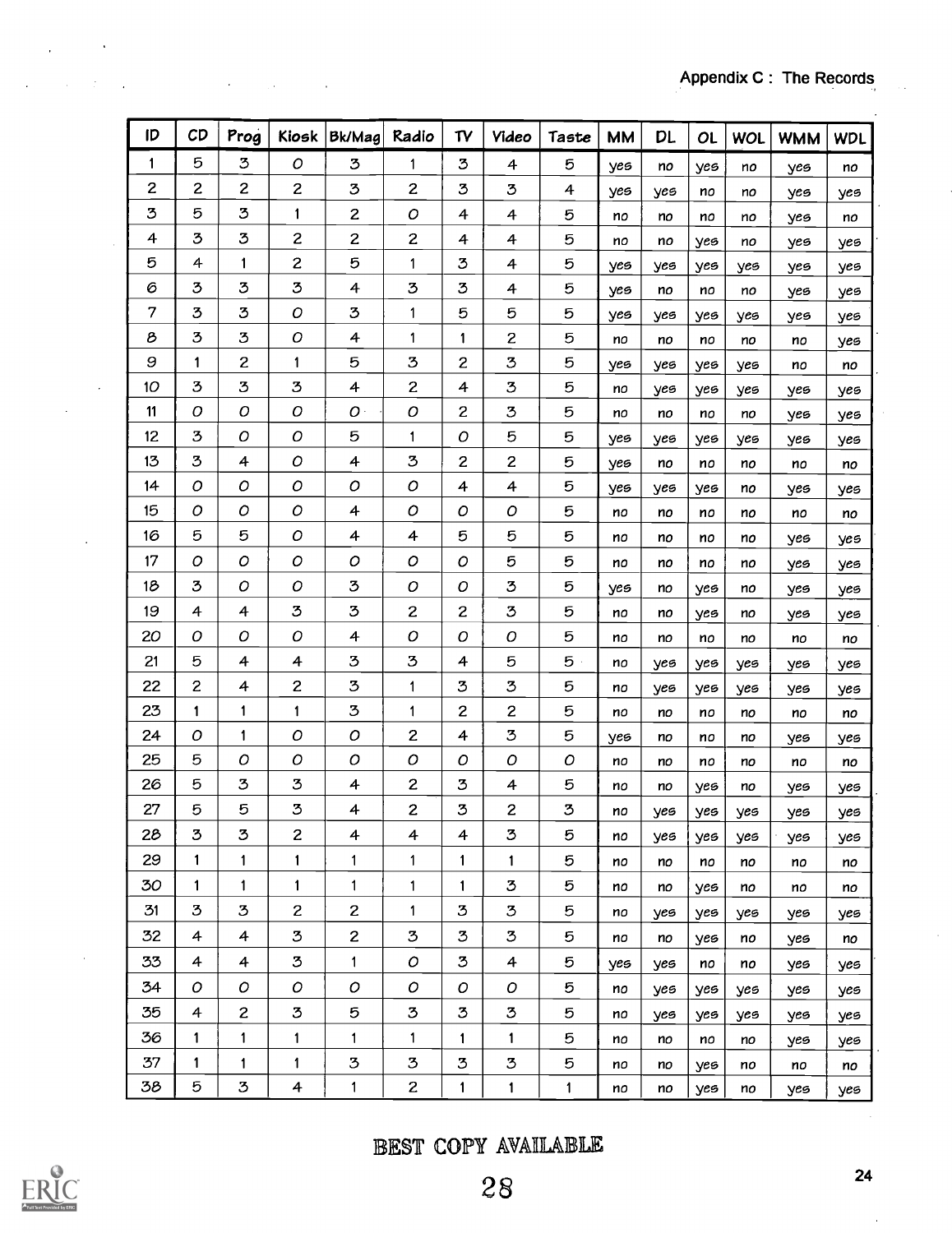| ID | CD             | Prog             | Kiosk            | Bk/Mag         | Radio               | TV             | Video            | Taste          | <b>MM</b> | DL  | OL  | WOL | <b>WMM</b> | <b>WDL</b> |
|----|----------------|------------------|------------------|----------------|---------------------|----------------|------------------|----------------|-----------|-----|-----|-----|------------|------------|
| 39 | 5              | 5                | $\overline{4}$   | O              | 3                   | $\overline{c}$ | 4                | $\overline{c}$ | yes       | yes | no  | no  | yes        | no         |
| 40 | 4              | $\overline{c}$   | 3                | $\mathbf{z}$   | 1                   | 3              | 3                | 4              | no        | no  | no  | no  | no         | no         |
| 41 | 1              | 1                | 1                | 3              | 1                   | $\overline{c}$ | 3                | 4              | no        | no  | no  | no  | no         | no         |
| 42 | $\overline{c}$ | $\overline{c}$   | $\mathbf{z}$     | $\overline{c}$ | $\overline{c}$      | 4              | 4                | 4              | no        | no  | yes | no  | yes        | no         |
| 43 | O              | O                | $\mathcal{O}$    | 5              | 1                   | О              | ο                | 5              | no        | no  | no  | no  | no         | no         |
| 44 | 1              | 1                | 1                | 1              | 1                   | 1              | 1                | 5              | no        | no  | no  | no  | yes        | yes        |
| 45 | 3              | $\mathfrak{B}$   | 4                | 5              | $\overline{c}$      | 3              | 3                | 5              | no        | no  | no  | no  | no         | no         |
| 46 | 3              | 1                | O                | $\mathbf{Z}$   | $\boldsymbol{O}$    | ο              | 4                | 5              | no        | yes | yes | yes | yes        | no         |
| 47 | O              | O                | $\boldsymbol{O}$ | 5              | O                   | О              | 0                | 5              | no        | yes | yes | yes | no         | no         |
| 48 | O              | O                | О                | О              | O                   | O              | 5                | 5              | no        | no  | no  | no  | yes        | yes        |
| 49 | 5              | 5                | 3                | 4.             | $\ldots$ 2 $\ldots$ | $\mathcal{A}$  | 5                | 5.             | yes       | no. | no  | no  | yes        | yes        |
| 50 | 1              | 1                | 1                | $\overline{c}$ | $\cal O$            | $\mathbf{Z}$   | $\mathbf 3$      | 4              | no        | no  | no  | no  | no         | no         |
| 51 | 1              | 1                | 1                | 1              | 1                   | 1              | 1                | 5              | no        | yes | no  | no  | yes        | yes        |
| 52 | 5              | 5                | O                | 5              | 5                   | О              | Ο                | 5              | yes       | yes | yes | yes | yes        | yes        |
| 53 | 1              | 1                | 1                | 12             | $\overline{c}$      | 1              | $\boldsymbol{2}$ | 5              | no        | no  | yes | no  | no         | no         |
| 54 | 4              | 4                | 2                | 3              | 1                   | 3              | 4                | 5              | yes       | yes | yes | yes | yes        | yes        |
| 55 | 4              | 5                | O                | 3              | 0                   | O              | $\mathbf{Z}$     | 1              | yes       | no  | no  | no  | yes        | no         |
| 56 | 3              | 5                | 4                | 5              | 2                   | 4              | $\boldsymbol{z}$ | 5              | no        | yes | yes | yes | yes        | yes        |
| 57 | 1              | 1                | $\mathbf{1}$     | 13             | 1                   | $\overline{c}$ | $\overline{c}$   | 5              | no        | no  | no  | no  | no         | no         |
| 58 | ο              | O                | ο                | 4              | 0                   | O              | O                | 5              | no        | no  | no  | no  | no         | no         |
| 59 | ο              | O                | О                | O              | ο                   | O              | $\cal O$         | O              | no        | no  | no  | no  | no         | no         |
| 60 | O              | O                | Ο                | 4              | O                   | O              | O                | 4              | no        | yes | yes | yes | yes        | yes        |
| 61 | O              | ο                | ο                | 4              | 3                   | $\mathfrak{Z}$ | 3                | 5              | yes       | no  | no  | no  | yes        | yes        |
| 62 | $\mathbf{Z}$   | 3                | O                | 3              | 1                   | 2              | 3                | 4              | yes       | yes | yes | yes | yes        | yes        |
| 63 | 5              | 5                | 3                | 4              | 4                   | 5              | 4                | 5              | yes       | no  | yes | no  | yes        | yes        |
| 64 | 3              | 3                | 4                | 3              | $\overline{c}$      | 2              | 2                | 5              | no        | no  | yes | no  | yes        | no         |
| 65 | 5              | 5                | 2                | 3              | $\mathbf{Z}$        | 3              | 4                | 5              | no        | yes | yes | yes | yes        | yes        |
| 66 | 1              | 1                | 1                | 5              | $\mathbf{z}$        | 1              | 3                | 5              | no        | no  | no  | no  | no         | no         |
| 67 | O              | O                | O                | 4              | O                   | O              | $\cal O$         | 4              | no        | no  | no  | no  | no         | no         |
| 68 | 0              | $\boldsymbol{O}$ | O                | $\cal O$       | $\cal O$            | O              | ${\cal O}$       | 5              | no        | no  | no  | no  | no         | no         |
| 69 | $\cal O$       | O                | O                | $\overline{c}$ | $\cal O$            | O              | O                | 5              | yes       | yes | no  | no  | yes        | yes        |
| 70 | $\mathcal{O}$  | 3                | $\cal O$         | 3              | $\cal O$            | 3              | 3                | 4              | no        | no  | yes | no  | no         | no         |
| 71 | $\mathbf{1}$   | 1                | 1                | $\mathbf{1}$   | $\mathbf{1}$        | $\overline{c}$ | $\mathbf{1}$     | 5              | no        | no  | no  | no  | no         | no         |
| 72 | 3              | 4                | 3                | ${\bf 3}$      | $\mathbf{1}$        | $\mathbf{z}$   | 3                | 5              | yes       | no  | no  | no  | no         | no         |
| 73 | 3              | 3                | 1                | 3              | 1                   | ${\bf 3}$      | 3                | 4              | yes       | yes | yes | yes | yes        | yes        |
| 74 | $\overline{c}$ | $\overline{c}$   | $\mathbf{1}$     | 3              | $\mathbf{1}$        | 3              | $\overline{c}$   | 3              | no        | yes | no  | no  | no         | yes        |
| 75 | O              | O                | O                | 4              | $\cal O$            | O              | 0                | 5              | no        | no  | no  | no  | no         | no         |
| 76 | $\overline{a}$ | $\overline{a}$   | 4                | 4              | 5                   | 5              | 3                | 5              | yes       | yes | yes | yes | yes        | yes        |
| 77 | 3              | 3                | 3                | $\overline{c}$ | $\overline{c}$      | $\mathbf{3}$   | 3                | 5              | no        | no  | no  | no  | no         | no         |



 $\sim$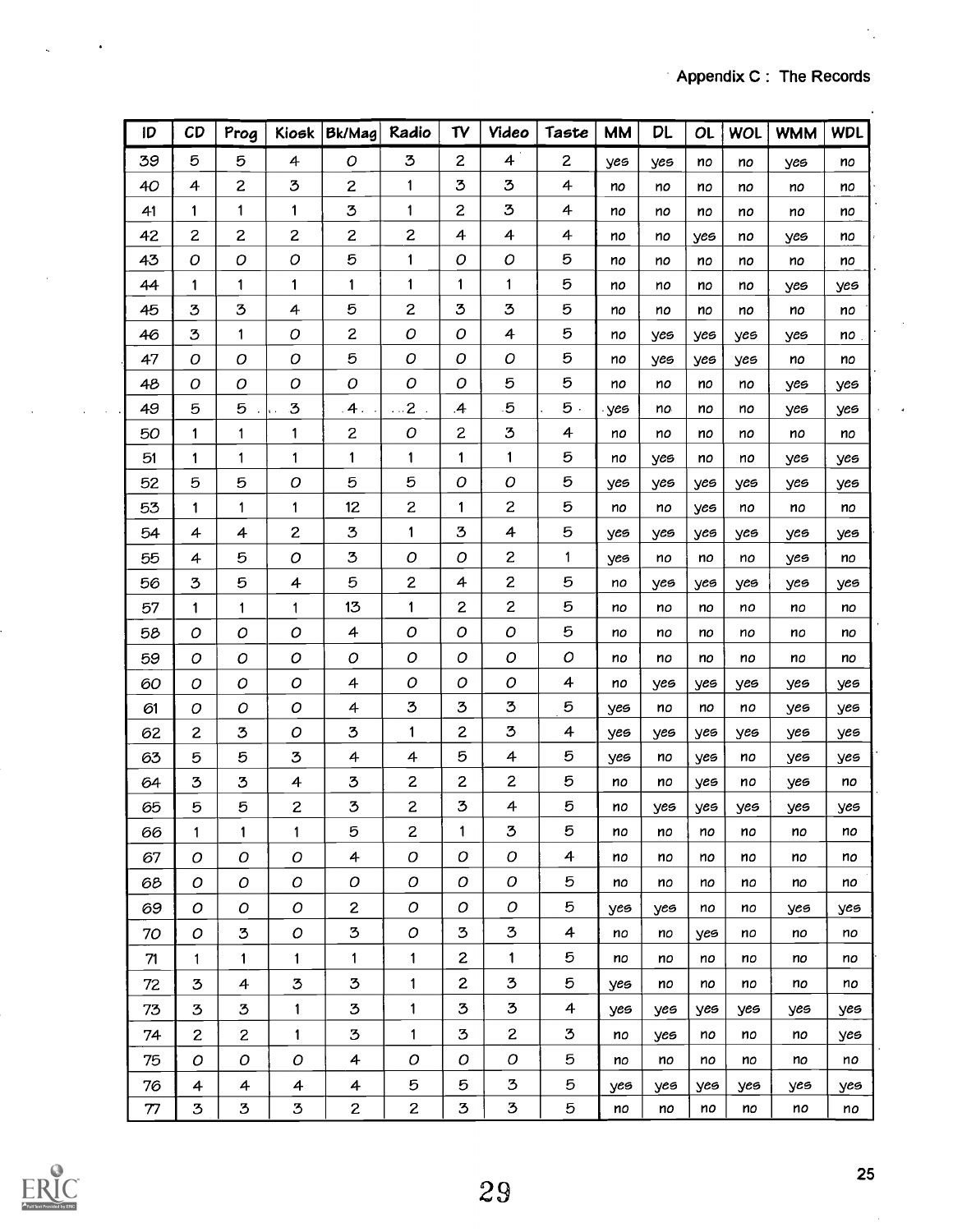$\ddot{\phantom{1}}$ 

| ID    | CD             | Prog           | Kiosk                   | Bk/Mag         | Radio         | TV                      | <b>Video</b>            | Taste   | <b>MM</b> | <b>DL</b> | OL  | WOL | <b>WMM</b> | <b>WDL</b> |
|-------|----------------|----------------|-------------------------|----------------|---------------|-------------------------|-------------------------|---------|-----------|-----------|-----|-----|------------|------------|
| 78    | 3              | 3              | $\boldsymbol{O}$        | 4              | 1             | ${\bf 3}$               | 3                       | 5       | yes       | yes       | no  | no  | yes        | yes        |
| 79    | 1              | 1              | 1                       | $\mathbf{z}$   | 1             | 2                       | $\overline{\mathbf{c}}$ | 5       | no        | no        | no  | no  | no         | no         |
| 80    | O              | 0              | O                       | O              | О             | O                       | O                       | 5       | yes       | no        | no  | no  | no         | no         |
| 81    | 4              | $\overline{4}$ | $\mathcal{O}$           | 4              | О             | 4                       | 4                       | 4       | yes       | yes       | yes | yes | yes        | yes        |
| 82    | 0              | 3              | 1                       | 3              | 4             | 4                       | 3                       | 5       | yes       | no        | no  | no  | yes        | yes        |
| 83    | 3              | 3              | О                       | $\overline{c}$ | 4             | 5                       | 5                       | 4       | no        | no        | no  | no  | yes        | yes        |
| 84    | 3              | $\overline{c}$ | 1                       | 3              | 1             | 2                       | 4                       | 5       | no        | no        | yes | no  | yes        | no         |
| 85    | 1              | 1              | 1                       | ${\bf 3}$      | 1             | 3                       | 4                       | 5       | yes       | no        | no  | no  | yes        | no         |
| 86    | 1              | 1              | 1                       | 5              | 3             | 4                       | 5                       | 5       | yes       | no        | no  | no  | yes        | no         |
| 87    | $\mathbf{1}$   | 1              | 1                       | $\overline{4}$ | 1             | 2                       | 1                       | 5       | no        | yes       | no  | no  | no         | no         |
| 88    | 5              | 4              | 1                       | $\mathbf{z}$   | 1             | 3                       | 5                       | 5       | no        | no        | yes | no  | no         | no         |
| 89    | $\mathbf{1}$   | 1              | 1                       | 1              | 1             | 1                       | 3                       | 5       | no        | no        | no  | no  | no         | no         |
| 90    | O              | 0              | O                       | 5              | О             | 0                       | 0                       | 5       | yes       | no        | yes | no  | no         | yes        |
| 91    | O              | 0              | O                       | O              | O             | 0                       | O                       | 5       | no        | no        | yes | no  | no         | no         |
| 92    | $\overline{c}$ | $\mathbf{z}$   | $\overline{\mathbf{c}}$ | 4              | 3             | 4                       | 3                       | 5       | yes       | yes       | no  | no  | yes        | yes        |
| 93    | 1              | 1              | 1                       | 1              | 1             | 1                       | 1                       | 5       | no        | no        | no  | no  | no         | no         |
| 94    | 3              | 3              | 3                       | 1              | 1             | 1                       | 1                       | 5       | no        | no        | no  | no  | no         | no         |
| 95    | $\mathbf{1}$   | 1              | 1                       | 1              | 1             | 1                       | 1                       | 3       | no        | no        | no  | no  | no         | no         |
| 96    | $\mathbf{2}$   | $\mathbf{z}$   | 1                       | 5              | 1             | 3                       | 3                       | 5       | no        | no        | yes | no  | no         | no         |
| 97    | 3              | $\mathbf{z}$   | 4                       | $\overline{c}$ | 1             | 4                       | 3                       | 5       | no        | no        | yes | no  | yes        | yes        |
| 98    | О              | О              | О                       | $\overline{a}$ | O             | O                       | O                       | 5       | yes       | no        | no  | no  | no         | no         |
| 99    | 3              | 3              | 2                       | $\mathbf{1}$   | 1             | 2                       | $\mathbf{z}$            | 5       | no        | no        | yes | no  | no         | no         |
| 100   | 4              | 0              | 0                       | 4              | $\mathcal{O}$ | 0                       | O                       | 5       | no        | no        | no  | no  | no         | no         |
| 101   | 4              | 3              | О                       | 4              | O             | 3                       | 3                       | 5       | no        | no        | no  | no  | no         | yes        |
| 102   | O              | 4              | О                       | $\cal O$       | $\cal O$      | О                       | 4                       | 5       | yes       | yes       | no  | no  | yes        | yes        |
| 103   | 3              | 3              | 2                       | ${\bf 3}$      | 1             | $\overline{\mathbf{c}}$ | $\overline{c}$          | 5       | yes       | yes       | yes | yes | yes        | no         |
| 104   | 1              | 2              | ο                       | 4              | 3             | 3                       | 3                       | 5       | yes       | no        | no  | no  | no         | no         |
| 105   | 3              | 3              | 2                       | 3              | 2             | 2                       | 2                       | 4       | yes       | no        | no  | no  | yes        | yes        |
| 106   | 3              | 5              | Ο                       | 5              | 1             | 3                       | 3                       | 5       | no        | no        | no  | no  | no         | yes        |
| 107   | 3              | $\mathbf{z}$   | 3                       | 4              | 1             | 1                       | 1                       | 5       | no        | yes       | yes | yes | yes        | yes        |
| 108   | 5              | 4              | 4                       | $\mathbf 3$    | 3             | 4                       | 4                       | 5       | yes       | yes       | yes | yes | yes        | yes        |
| 109   | O              | O              | О                       | $\mathcal{O}$  | O             | O                       | $\mathcal{O}$           | 5       | no        | no        | no  | no  | yes        | yes        |
| 110   | O              | О              | 1                       | 4              | 1             | 4                       | 4                       | 5       | no        | no        | no  | no  | no         | no         |
| 111   | 5              | 1              | 1                       | 4              | 3             | 4                       | 4                       | 5       | no        | no        | yes | no  | yes        | yes        |
| 112   | 3              | 3              | 3                       | 3              | 1             | 4                       | 5                       | 5       | no        | no        | no  | no  | yes        | yes        |
| 113   | 5              | O              | О                       | O              | O             | O                       | O                       | 5       | yes       | yes       | yes | yes | yes        | yes        |
| Total | 253            | 228            | 140                     | 330            | 149           | 237                     | 283                     | 525     |           |           |     |     |            |            |
|       |                |                |                         |                |               |                         |                         | $Yes =$ | 39        | 38        | 50  | 27  | 66         | 59         |
|       |                |                |                         |                |               |                         |                         | $No =$  | 74        | 75        | 63  | 86  | 47         | 54         |



**Contract Committee**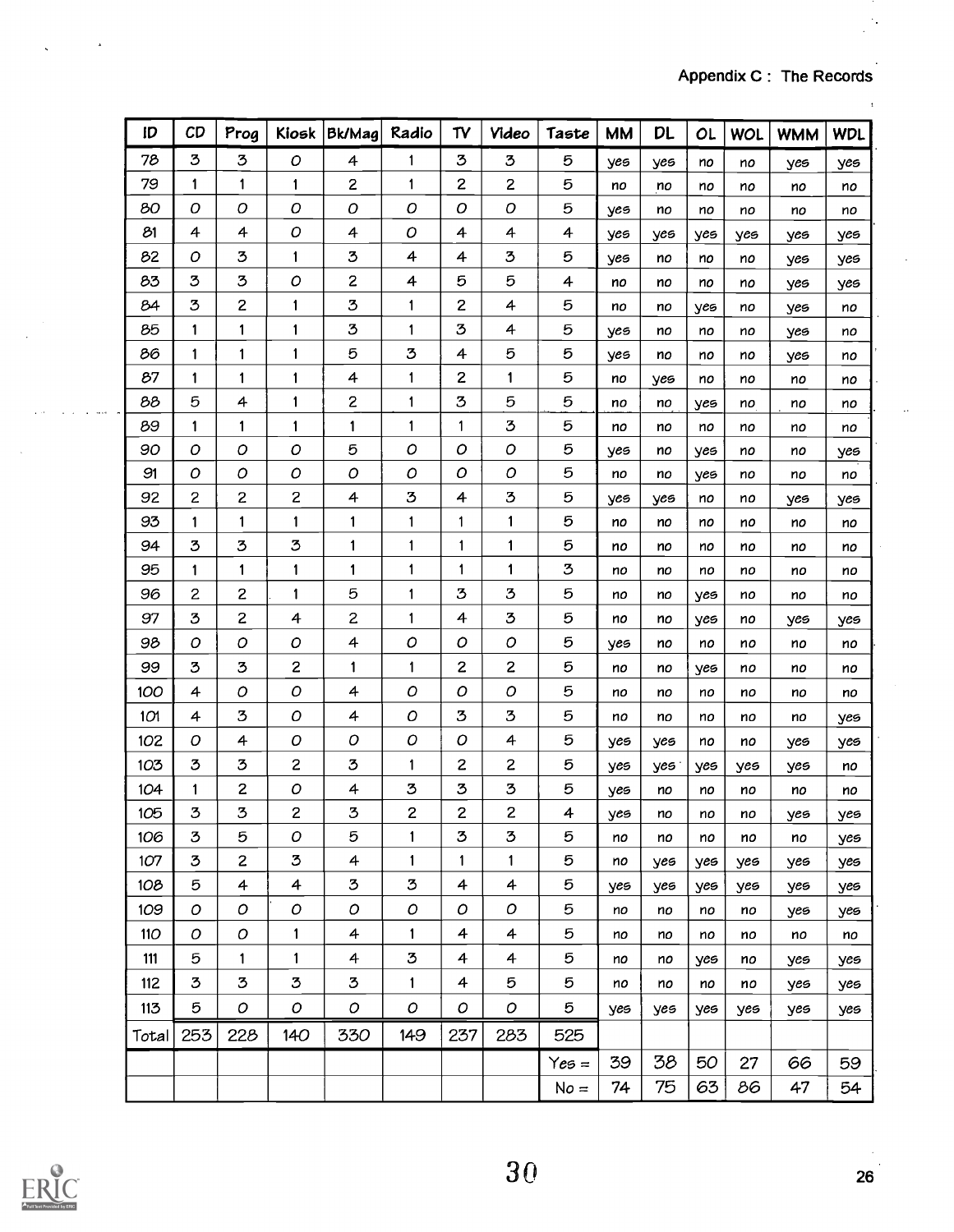$CEO71145$ 

 $\boxed{=}$ 



### U.S. Department of Education Office of Educational Research and Improvement (OERI) Educational Resources Information Center (ERIC)

# REPRODUCTION RELEASE

(Specific Document)

I. DOCUMENT IDENTIFICATION:

| L DOCOMENT IDENTIFICATION.             |                          |  |  |  |  |  |
|----------------------------------------|--------------------------|--|--|--|--|--|
| Title: Genology Through Multimedia and |                          |  |  |  |  |  |
|                                        |                          |  |  |  |  |  |
| Author(s): $DEANNA$ M. GEBHART         |                          |  |  |  |  |  |
| <b>Corporate Source:</b>               | <b>Publication Date:</b> |  |  |  |  |  |
|                                        |                          |  |  |  |  |  |

## II. REPRODUCTION RELEASE:

In order to disseminate as widely as possible timely and significant materials of interest to the educational community, documents announced in the monthly abstract journal of the ERIC system, Resources in Education (RIE), are usually made available to users in microfiche, reproduced paper copy, and electronic/optical media, and sold through the ERIC Document Reproduction Service (EDRS) or other ERIC vendors. Credit is given to the source of each document, and, if reproduction release is granted, one of the following notices is affixed to the document.

If permission is granted to reproduce and disseminate the identified document, please CHECK ONE of the following two options and sign at the bottom of the page.



Documents will be processed as indicated provided reproduction quality permits. If permission to reproduce is granted, but neither box is checked, documents will be processed at Level 1.

'I hereby grant to the Educational Resources Information Center (ERIC) nonexclusive permission to reproduce and disseminate this document as indicated above. Reproduction from the ERIC microfiche or electronic/optical media by persons other than ERIC employees and its system contractors requires permission from the copyright holder. Exception is made for non-profit reproduction by libraries and other service agencies to satisfy information needs of educators in response to discrete inquiries.'

| Sign<br>here-> | anature                          | Printed Name/Position/Title:                | GEBHART                |        |
|----------------|----------------------------------|---------------------------------------------|------------------------|--------|
| please         | eanna.<br>'Organization/Address: | Telephone:                                  | <b>TAX:</b>            |        |
|                | rue                              | 29ھ                                         | $SMS55QIX.$ Netam (Can |        |
|                | 205                              | <b>L-Mail Address</b><br>sherrontine called | : Date:                |        |
|                | dm a                             | netcom.com                                  |                        | (over) |